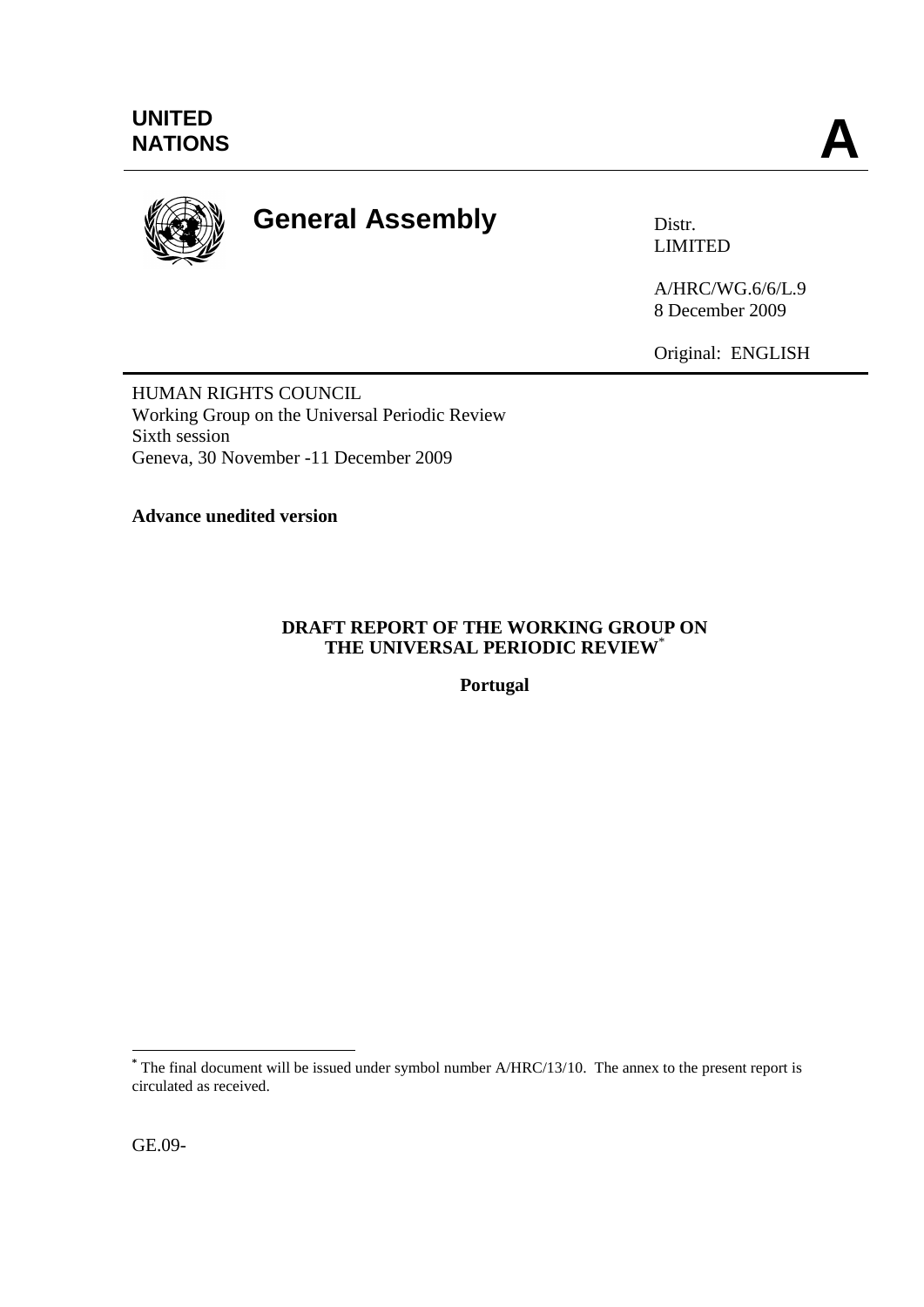# **CONTENTS**

|                                                                          | Paragraphs | Page |
|--------------------------------------------------------------------------|------------|------|
|                                                                          | $1 - 4$    | 3    |
| I. SUMMARY OF THE PROCEEDINGS OF THE REVIEW PROCESS                      | $5 - 100$  | 3    |
|                                                                          |            | 3    |
| B. Interactive dialogue and responses by the State under review 25 - 100 |            | 6    |
|                                                                          |            | 16   |
| Annex                                                                    |            |      |

|--|--|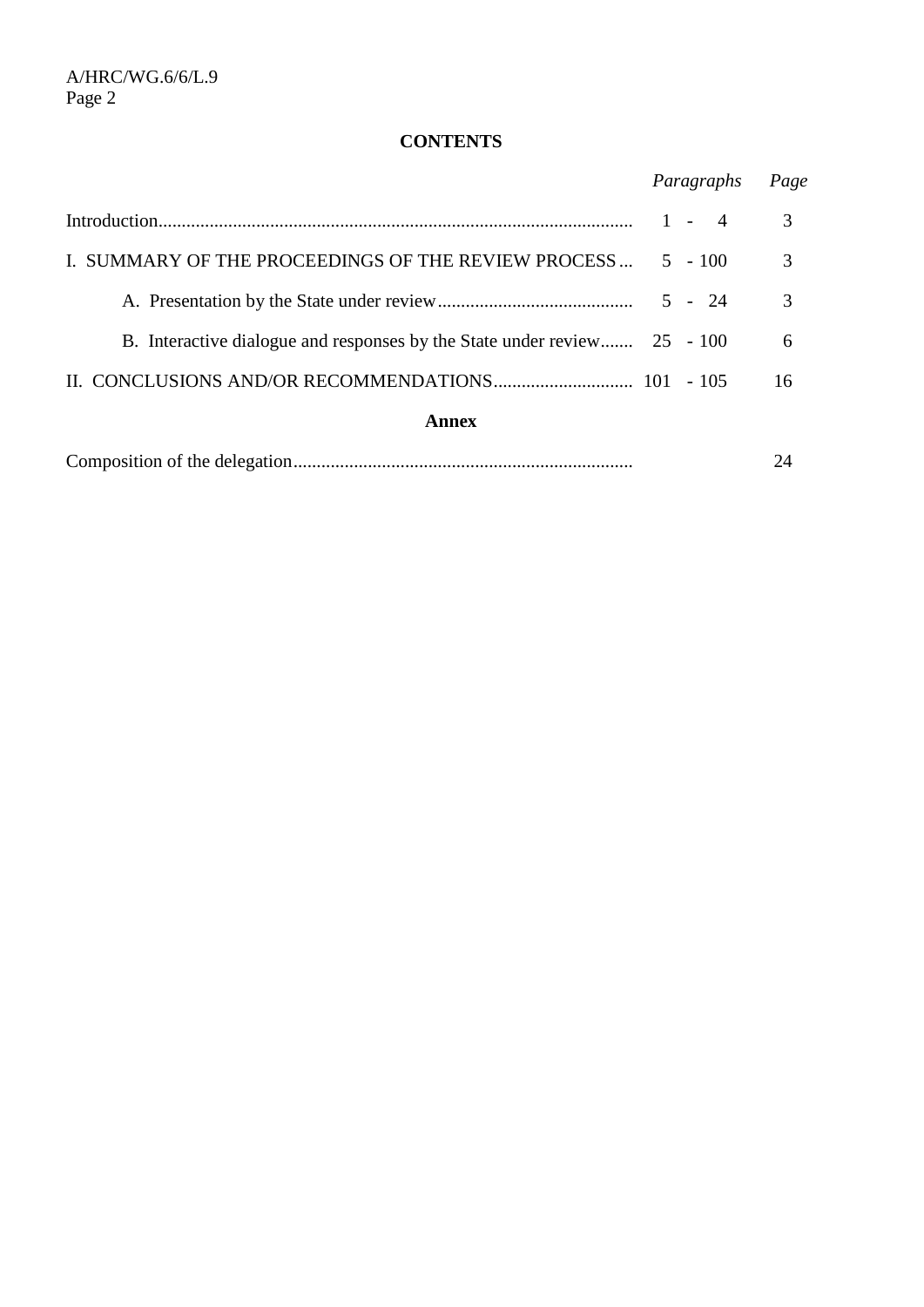## **Introduction**

1. The Working Group on the Universal Periodic Review (UPR), established in accordance with Human Rights Council resolution 5/1 of 18 June 2007, held its sixth session from 30 November to 11 December 2009. The review of Portugal was held at the 9th meeting on 4 December 2009. The delegation of Portugal was headed by H.E., Mr. Pedro Lourtie, Secretary of State for European Affairs and H.E., Mr. José Conde Rodrigues, Secretary of State for Internal Affairs. At its 13th meeting held on 8 December 2009, the Working Group adopted the present report on Portugal.

2. On 7 September 2009, the Human Rights Council selected the following group of rapporteurs (troika) to facilitate the review of Portugal: Belgium, Hungary, and Qatar.

3. In accordance with paragraph 15 of the annex to resolution 5/1, the following documents were issued for the review of Portugal:

(a) A national report submitted/written presentation made in accordance with paragraph 15 (a)  $(A/HRC/WG.6/6/ PRT/1$  and Corr.1);

(b) A compilation prepared by the Office of the High Commissioner for Human Rights (OHCHR), in accordance with paragraph 15 (b) (A/HRC/WG.6/6/ PRT/2);

(c) A summary prepared by OHCHR, in accordance with paragraph 15 (c) (A/HRC/WG.6/6/PRT/3).

4. A list of questions prepared in advance by Argentina, the Czech Republic, The Netherlands, Sweden and the United Kingdom of Great Britain and Northern Ireland was transmitted to Portugal through the troika. These questions are available on the extranet of the UPR.

# **I. SUMMARY OF THE PROCEEDINGS OF THE REVIEW PROCESS**

# **A. Presentation by the State under review**

5. The Portuguese delegation noted that the preparation of the review had been a good challenge, which had brought many opportunities for improvement in its human rights situation.

6. Portugal informed that the Government was considering a proposal to create a National Human Rights Commission. This would be a government body that would coordinate the inter-ministerial work in the field of human rights. It would significantly improve its ability to participate in exercises such as the UPR, the presentation of national reports to treaty bodies, and, first and foremost, would bring clear added value to the concrete implementation of human rights. It was hoped that Portugal could formally announce its creation in March 2010 at Council.

7. Portugal further noted that this Commission would be different in nature from its national human rights institution, the Ombudsman *(Provedor de Justiça)*, which fulfills the Paris principles' criteria and was accredited with "A" status since 1999.

8. Portugal noted the appointment of a Secretary of State for Equality, who will have within her priorities the 4<sup>th</sup> National Plans for Equality and Against Domestic Violence and the 2<sup>nd</sup> National Plan against Trafficking in Human Beings. She will promote women's entrepreneurship in the context of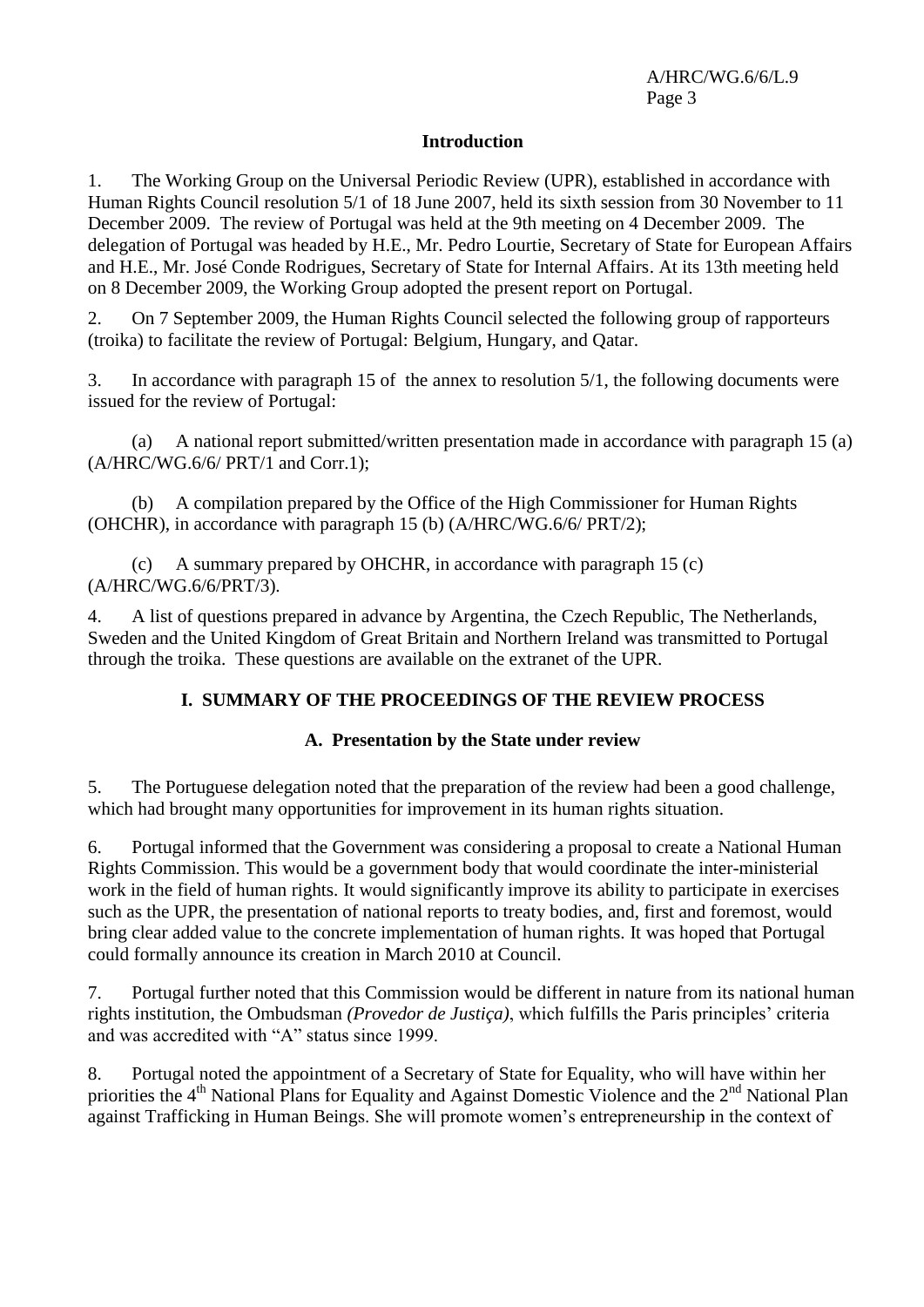fighting the global economic and financial crisis. The Government will propose to Parliament the adoption of an Equality Act and a new legislation to allow same sex marriages.

9. Portugal was recognized by the United Nations in the context of the 2009 Human Development Report, as the highest ranked country in the world regarding the provision of support services and access to rights by immigrants. Portugal considered this as a tribute not only to the efforts of its public administration but also to the efforts of civil society, private companies, NGOs, and immigrants themselves with whom Portugal had been able to work in true partnership to achieve this result.

10. Portugal had deposited the instruments of ratification of the Convention on the Rights of Persons with Disabilities and its Optional Protocol. Portugal had also signed the Optional Protocol to the International Covenant on Economic, Social and Cultural Rights. Portugal reaffirmed its deep commitment to this new human rights instrument.

11. Portugal informed that since the 2007 amendment of the Criminal Code, domestic violence had became a specific crime, punishable with 1 to 5 years of imprisonment. The prohibition of corporal punishment of children was explicitly confirmed. Two laws setting the priorities and orientations of criminal policy for the period 2007-2009 and 2009-2011 had both placed domestic violence among the priorities of criminal investigation and prevention.

12. This legal framework was completed past September with the enactment of a Law on compensation to victims of violent crimes and domestic violence and of a separate Law on the legal regime applicable to the prevention of domestic violence and to the protection and assistance to its victims, both of which were intended to prevent and repress domestic violence behaviour as well as to support and promote the autonomy and empowerment of the victims.

13. Further, other measures to fight this problem have been included in the 3rd National Plan against Domestic Violence (2007-2010), of which more than 60 percent had already been implemented. Special emphasis had been placed in the training of agents more directly involved with the protection and assistance of domestic violence victims, including judges and police agents.

14. Regarding the use of force by security, judicial and prison officers, including training and accountability in case of excessive use of force or other violations of human rights, Portugal informed that all officers received specific training in human rights throughout their careers. Police forces were subject to the law and to the strict respect of human rights as established in the Constitution. Accordingly, any violation of human rights would give rise to criminal liability. Police officers were also subject to their Disciplinary Status. All allegations of ill-treatment by any of the officers were investigated and those found responsible were punished.

15. Portugal informed that the prison system, as a whole, was not in an overcrowding situation. The current rate of occupation was 92.6 percent. However, isolated situations of overcrowding existed, namely in the Autonomous Region of Azores. The building of two new prisons was planned to address this. The protection of the rights of children of prisoners was ensured in accordance with the principle of the best interest of the child which, in the Portuguese legislation, governs all measures and actions affecting children. Measures to provide education, training and work to prisoners have been widened in the last years with good results. In 2008 35 percent of the prisoners attended educational programmes.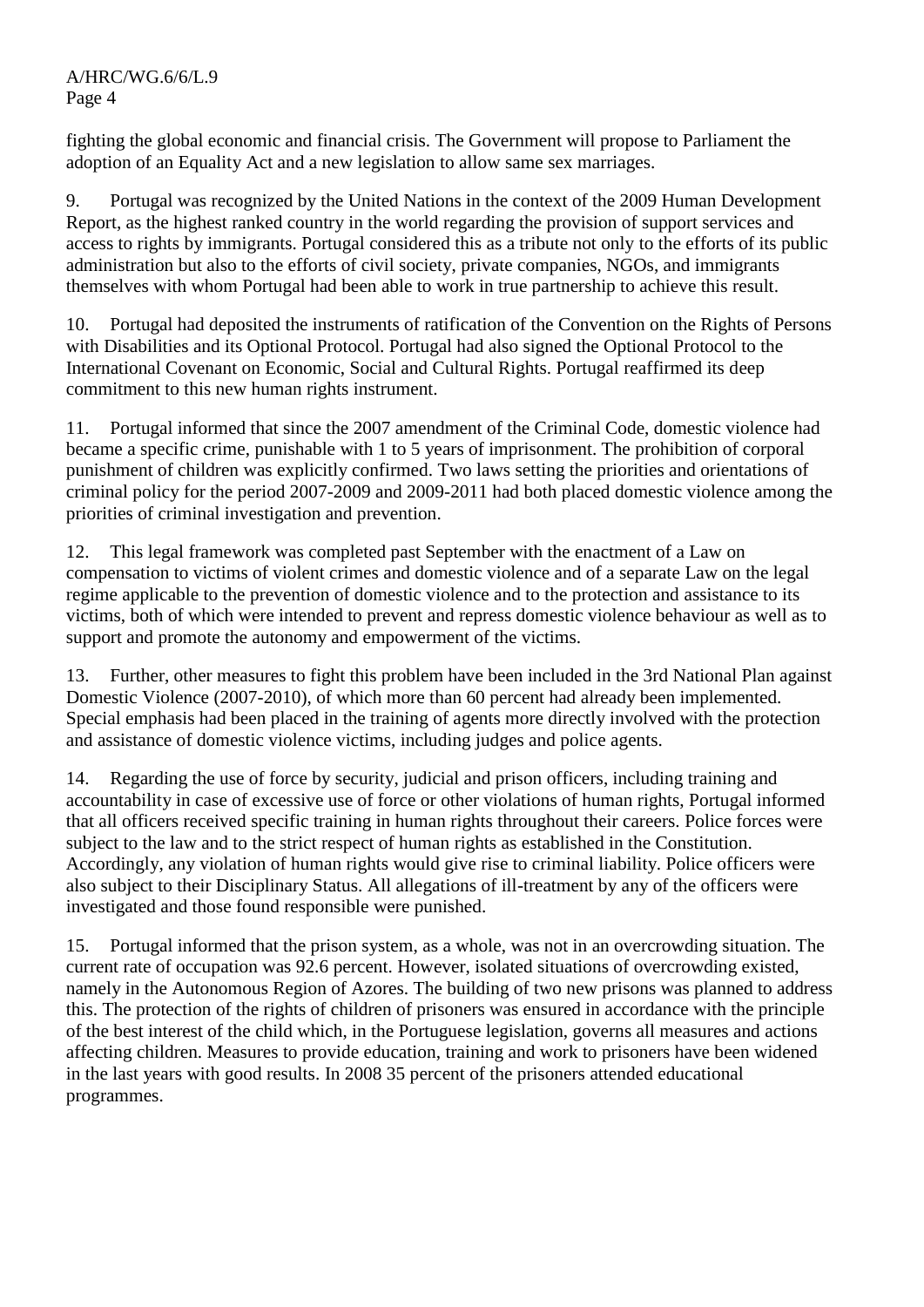16. Portugal informed that the 2007 amendments to the Criminal Code and Criminal Procedure Code aimed to reinforce the rights and guarantees of citizens and did not in any way collide with human rights. The preventive arrest time limits were reduced, to safeguard that no one was deprived from liberty for periods longer than the ones strictly needed for investigation or conclusion of procedures. The possibility of coercive measures alternative to preventive arrest was expanded. As for judicial secrecy, the reform aimed at reducing its scope. In what concerns possible future changes, an independent authority – the Permanent Observatory of Portuguese Justice – had monitored the amendments and its impact and a commission created by the Ministry of Justice would evaluate if further changes were needed.

17. Portugal emphasized that procedural rights were granted to all detainees within the judicial system: The defendant has, in every stage of the procedure, the right to be assisted by a lawyer. The detainee has the right to contact his lawyer immediately after detention and to communicate with him, orally or in written form, at any time during day or night. The right to the appointment of an interpreter is established in the Criminal Procedure Code.

18. Portugal recognized that a gender pay gap still persisted in the private sector. However, statistics indicated a positive trend, from 2004 to 2007, being presently 18.8 percent. The Commission for Equality in Labour and Employment had only received 3 complaints related to gender pay gap in the period between 2006 and 2009.

19. The new Labour Code enacted in 2009 established that women were entitled to receive equal pay for equal work or work of equal value and reinforced this rule through specific regulations on the question of gender-based equality and non-discrimination.

20. Portugal underscored that Portuguese law provided for sufficient and adequate protection of the principle of *non-refoulement*. The system was in full compliance with the international obligation to ensure protection from torture as set out in article 7 of the International Covenant on Civil and Political Rights.

21. Portugal noted the creation of an Observatory for Trafficking in Human Beings (THB), which produces, collects, analyses and disseminates data about THB and other forms of gender-based violence; the implementation of an articulated model of signalization, identification and integration of victims of trafficking, which involves all police forces and relevant NGOs; the creation of a temporary shelter specific for victims of trafficking, run by an NGO with government funding; and that the National Plan's implementation was being monitored by an independent entity who shall conduct its impact assessment. As of October 2009, there had been 231 signalled cases of trafficking, 41 confirmed cases, and 16 persons are now in support and protection centres.

22. Portugal signed the OP-CAT in 2006. Portugal expressed wish to ratify it once the independent national preventive mechanism to examine the treatment of people in detention is in place.

23. Portugal informed that its Plan of Action for the Integration of Persons with Disabilities promoted a policy of inclusion of students with permanent special educational needs in the regular educational system. Following the adoption of this Plan, legislation was approved in 2008, providing for, inter alia, the development and implementation of Individual Transition Plans, promoting the transition to post-school life and, when possible, to the labour market.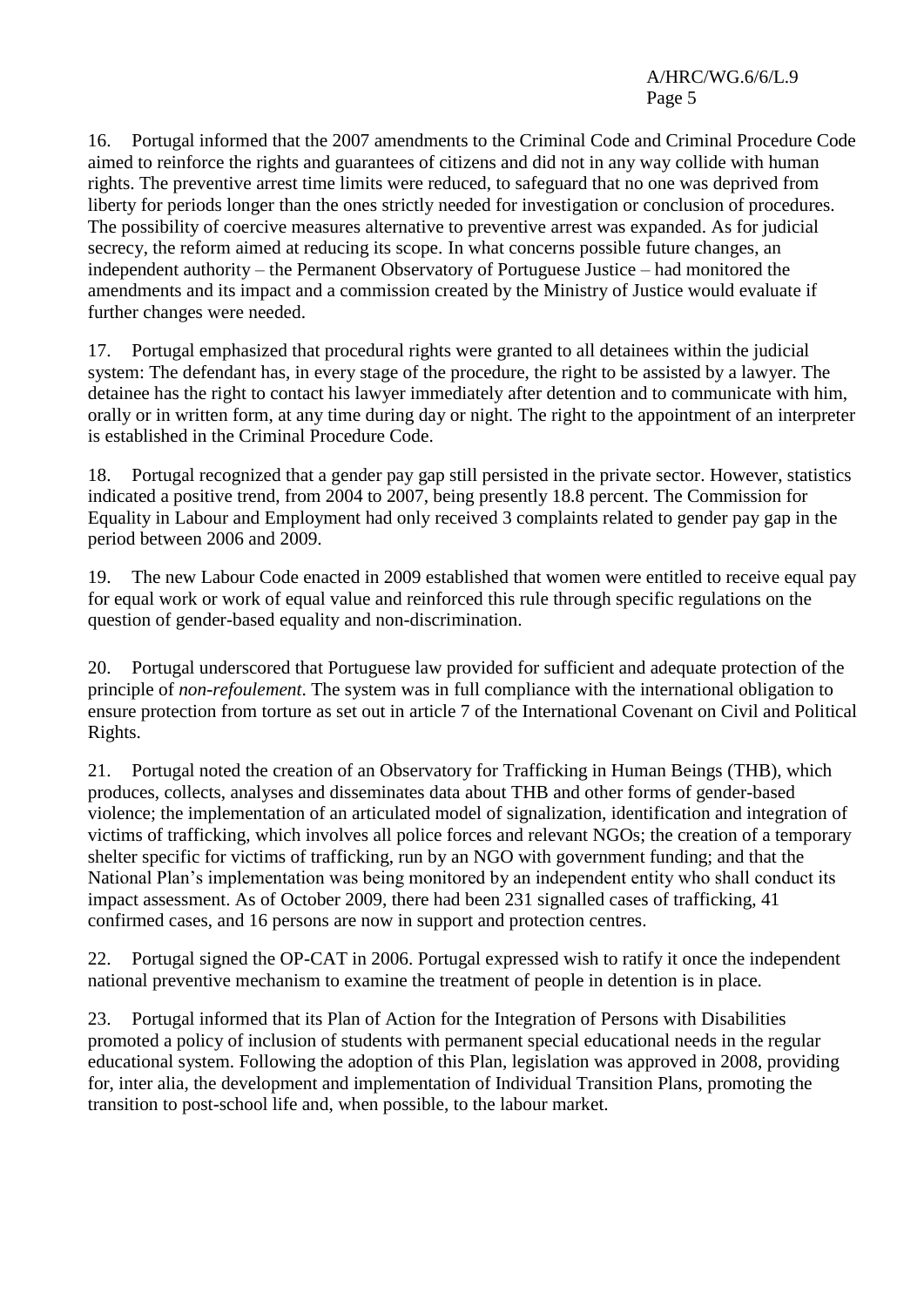24. Portugal stated that the UPR review had set the stage for the most in-depth and comprehensive analysis of the national human rights situation. The need for stronger and sustained inter-ministerial coordination was a challenge that had come to the fore.

# **B. Interactive dialogue and responses by the State under review**

25. During the interactive dialogue, statements were made by 47 delegations. A number of delegations commended on Portugal's commitment to the promotion and protection of human rights, particularly economic, social and cultural rights. They also appreciated the substantive and comprehensive national report, detailed presentation and the responses to advance questions. Tribute was also paid to Portugal's international leadership in the advancement of social, economic and cultural rights, particularly its key role in the negotiations that led to the adoption of the Optional Protocol to the International Covenant on Economic, Social and Cultural Rights. Further, Portugal was commended for its comprehensive approach in combating the negative impacts of the current economic and financial crises on all human rights. Recommendations made during the interactive dialogue are listed in Chapter II of the present report.

26. Belarus commended on efforts to promote the integration of migrants, to support cultural diversity and stimulate intercultural dialogue. Belarus noted the 2008 law on asylum, which expanded the rights and protected the interest of asylum seekers. It noted important efforts being carried out to combat trafficking in persons, to prevent violence in the family, and to ensure gender equality. Belarus made a recommendation.

27. China commended on efforts in promoting gender equality and combating domestic violence, racial discrimination and human trafficking. China enquired about measures envisaged to address drop-out rates among girls and children in middle schools, as well as measures taken to protect the economic, social and cultural rights of minorities, especially the Roma. China made a recommendation.

28. Brazil recognized efforts regarding non-discrimination and integration of immigrants particularly legal provisions for all children, regardless of the irregular situation of his/her parents, to have access to education. Brazil expressed concern about allegations regarding police misconduct towards ethnic minorities or persons of non-Portuguese origin. Brazil asked whether Portugal was considering CERD's recommendations to introduce a provision in the criminal law that committing an offense with racist motivation or aim shall constitute an aggravating circumstance. Brazil made recommendations.

29. Finland requested maintaining the mechanism set up to prepare the national report after the review. They enquired about the targeted measures taken in implementing the recommendations of the human rights mechanisms on the rights of the Roma minority in areas such as housing, education and access to employment and how this minority was involved in this process. On violence against women and domestic violence, Finland asked about concrete measures taken to ensure the effectiveness of law and targeted special programmes put in place in connection with the implementation. Finland made a recommendation.

30. Canada welcomed improvements made regarding the rights of children with disabilities and their integration into mainstream education. Canada noted reports of ill-treatment of detainees and in some cases excessive use of force by the police. Canada appreciated the Government's recognition that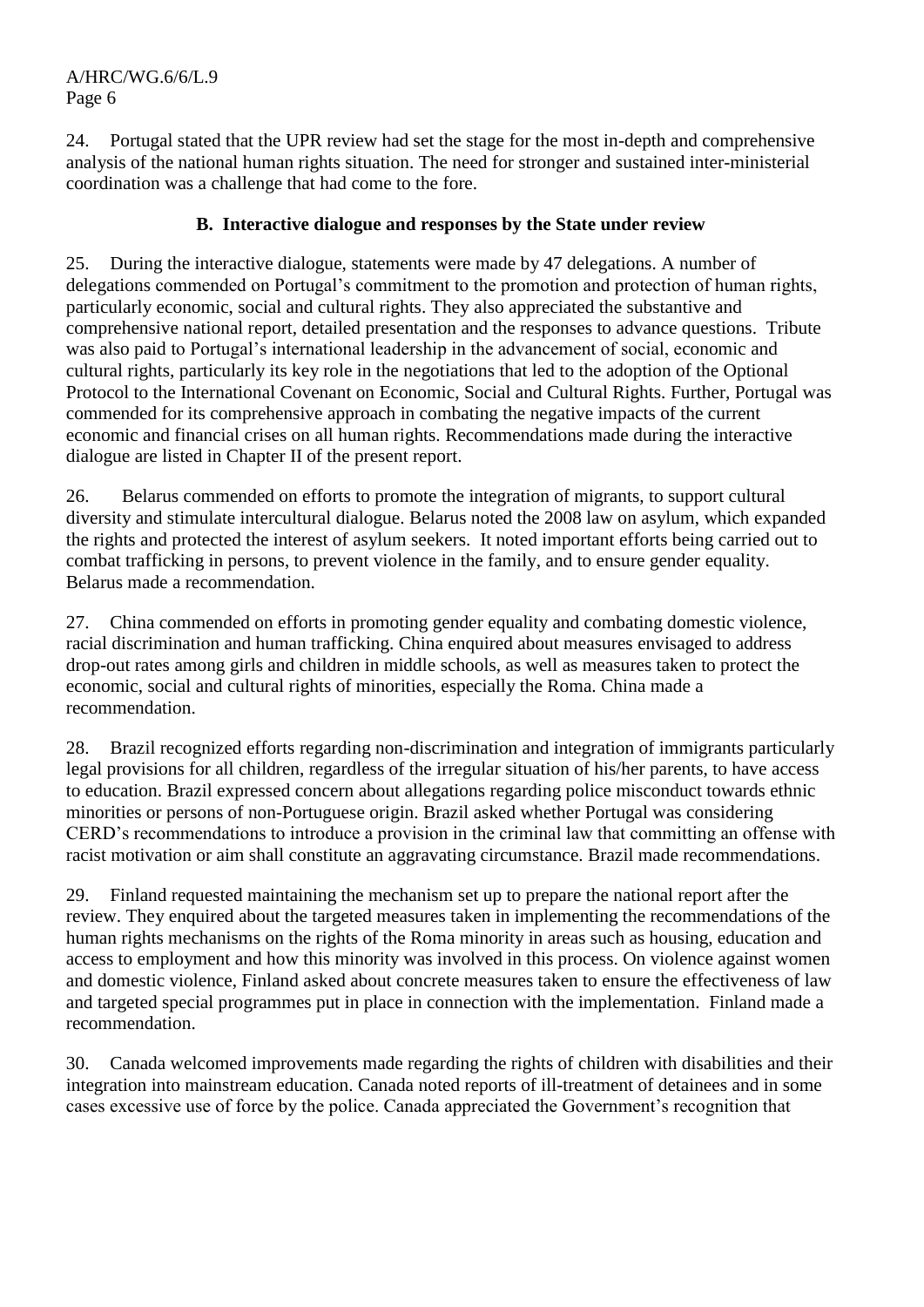domestic violence remained a problem, and that it had implemented the National Plan against Domestic Violence of 2007-2010. Canada made recommendations.

31. The Philippines recognized that the Government had established national institutions, requesting information about the High Commission for Immigration and Intercultural Dialogue, and on how it promoted intercultural dialogue at the local level and its role in promoting the rights of migrants. Philippines noted the challenges regarding the persistence of domestic violence and the challenge of the identification of victims of human trafficking. Philippines made recommendations.

32. While commending on efforts to build a culture of tolerance and to eliminate all forms of discrimination, Cuba noted that the problem persisted, particularly affecting women, migrants and minorities such as the Roma. Cuba asked about additional measures to be taken to remedy this situation. Cuba expressed concern about the *de facto* discrimination against children and families living in poverty in the rural and urban less developed areas. Cuba noted the alarming number of street children and their vulnerability to the worst forms of child labour. Cuba made recommendations.

33. Azerbaijan commended Portugal's role in the establishment of the mandate of the Special Rapporteur on the right to education and its commitment to cooperating with the Special Procedures. Azerbaijan noted efforts to address the issue of domestic violence and to implement the United Nations resolution 1325 and legislative amendments to promote gender equality and the advancement of women. Azerbaijan enquired about measures being implemented by the Commission for Citizenship and Gender Equality to effectively address discrimination against women, and gender equality. Azerbaijan made a recommendation.

34. Germany appreciated information on measures being undertaken to address the problem of domestic violence. Germany requested further information on efforts to address the problem of street children.

35. Egypt noted the role played by the Office of the Ombudsman and Portugal's commitment to establish a national human rights institution. Egypt noted the national plans in the areas of promoting gender equality, the elimination of child labour, achieving equality and non-discrimination and the integration of immigrants in Portuguese society. Egypt requested more information on the steps taken or to be taken to implement these plans. Egypt recognized the plan for the integration of immigrants, including equal access to employment, health care and education, and the steps taken in the fight against racism, xenophobia and racial discrimination, requesting more information on the Portuguese experience in this regard. Egypt made recommendations.

36. Malaysia commended Portugal's strong institutional framework for the promotion and protection of human rights. Malaysia welcomed national policies that combine fostering economic competitiveness with enhancing social justice and cohesion. Malaysia noted that certain segments of society, namely poor children and families and Roma women were at risk of being socially and economically excluded, requesting further information on measures to address this situation. Malaysia made recommendations.

37. The Netherlands welcomed progress made regarding the integration of immigrants and measures to prevent non-discrimination and equality. While noting steps taken to address the situation of the Roma, the Netherlands expressed concern concerning issues such as housing, education, employment and health. It expressed interest about lessons learned and results of the 2007-2010 National Plan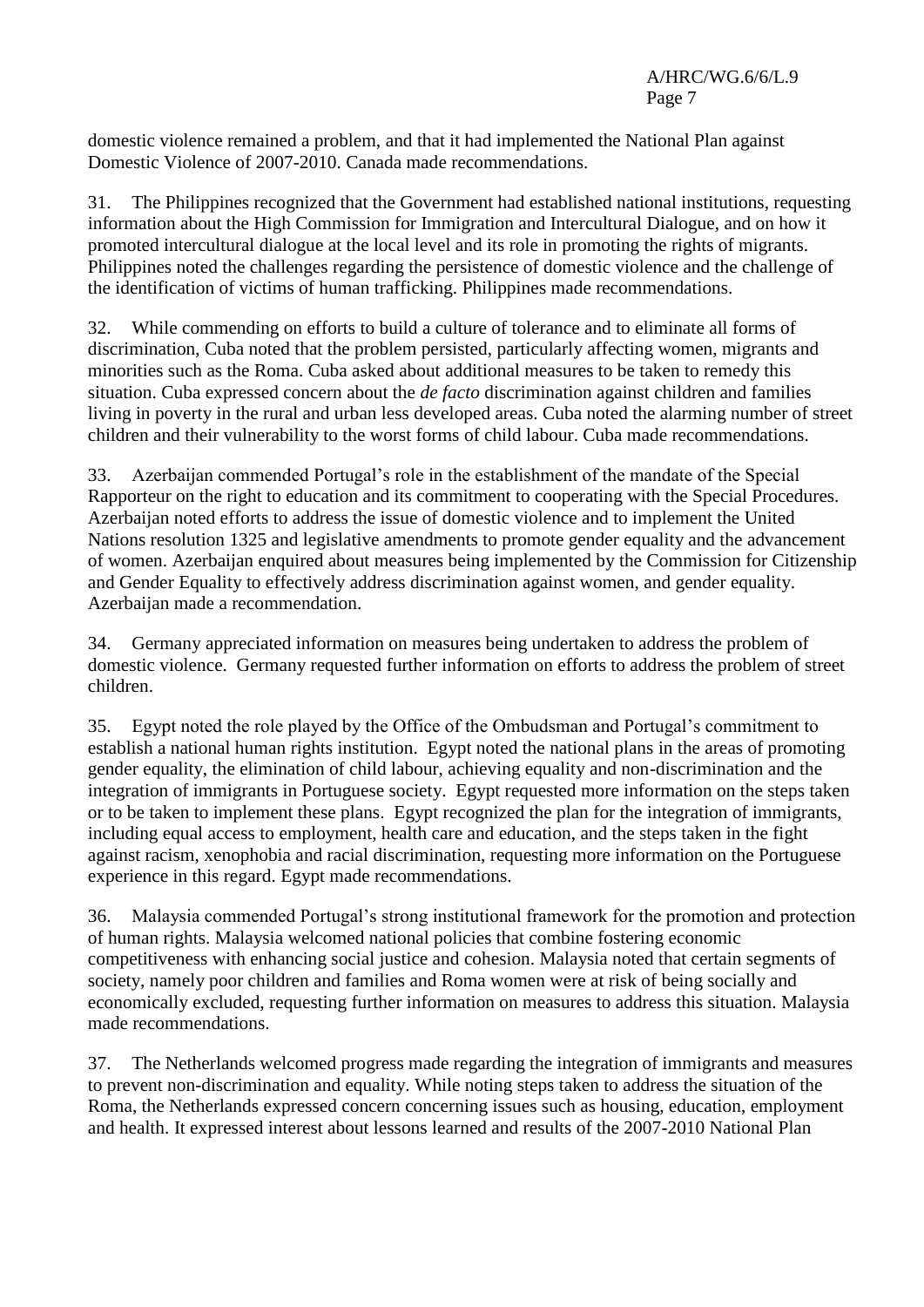against Trafficking in Human Beings. It noted reports of concerns about the situation of street children. The Netherlands made recommendations.

38. Algeria noted efforts to guarantee the fulfilment of women's rights. Algeria asked about the difficulties faced in the implementation of budgetary policies aimed at promoting gender equality in the context of the global economic crisis. Algeria was encouraged by Portugal's immigration policies. Algeria welcomed the Government's commitment to improving national mechanisms to monitor the implementation of its international obligations. Algeria made recommendations.

39. India noted the Constitutional framework regarding human rights, especially the policies and programmes aimed at social protection reforms. India also noted efforts at strengthening gender equality policies and reforming the Criminal and Criminal Procedure Codes. India requested information about Portugal's experience with the Parity Law, and about the scope and functioning of the Observatory of Trafficking in Human Beings. India made recommendations.

40. Turkey noted the establishment and recent election of the Ombudsman. It requested information on the National Human Rights Plan and the new national institution to be established to monitor the implementation of human rights obligations, including how this new national institution will differentiate from the functions of the Ombudsman, and what affiliation this will have with it.

41. The Islamic Republic of Iran raised concerns about racism and racial discrimination against immigrants and ethnic minorities, poor conditions in prisons and detention centres, and human trafficking, asking about the concrete measures taken to effectively address these issues. It noted concerns regarding the lack of a national human rights plan and of a comprehensive national strategy for the implementation of the CRC. It made recommendations.

42. Mexico commended on strengthening the budget to promote gender equality and decreasing the number of imprisoned persons during the last year. Mexico welcomed the measures adopted to avoid the deportation of foreigners to countries where they might be in danger. Mexico welcomed that victims of trafficking are entitled to residency permits. Mexico appreciated the information provided on the progress made regarding rights of persons with disabilities, asking about measures to elaborate on a comprehensive strategy in this regard. Mexico made recommendations.

43. Slovenia welcomed Portugal's promotion of gender equality in society. Slovenia requested elaborating on the concrete results of the Third Plan against Domestic Violence and the First Plan against Trafficking in Human Beings and sharing good practices. Slovenia noted CEDAW's concern on the numerous cases of violence against women and its call for the implementation of legislation thereon. Slovenia enquired about access to complaints mechanisms for victims and about the resources to ensure that a sufficient number of safe crisis centres and shelters are available for women victims of violence. Slovenia noted the lack of a comprehensive national strategy to implement the CRC. Slovenia made recommendations.

44. Italy noted that domestic violence was still a matter of concern, asking about the authorities' plans to address this issue. Italy commended on the progress made towards solving prison overcrowding and facilitating the reintegration of former detainees. Italy expressed concern about reported cases of excessive use of force by prison staff and law enforcement officers in general. Italy welcomed the legislative framework to combat trafficking in persons, albeit limited implementation. Italy made recommendations.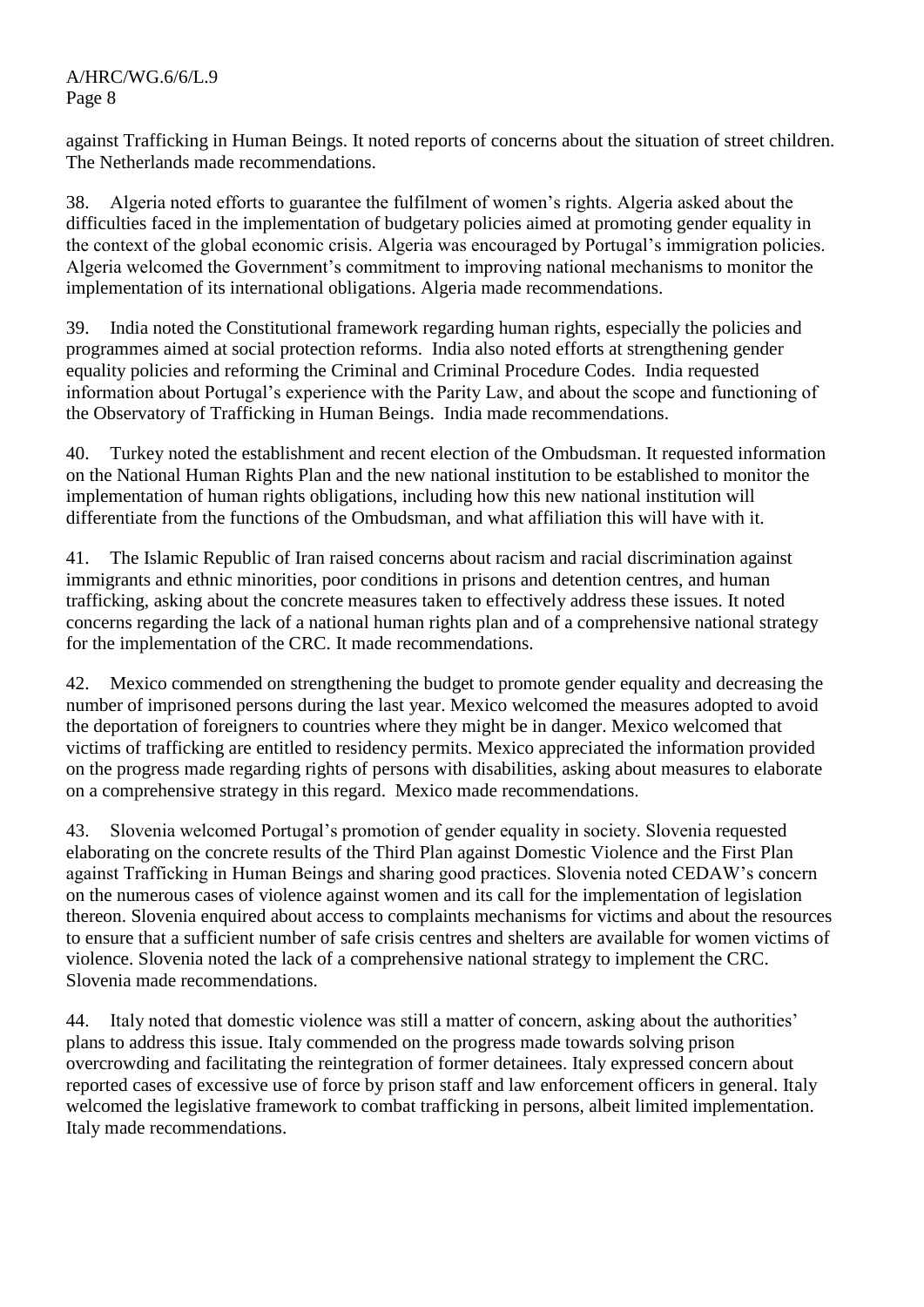45. Belgium noted the various national strategies to improve human rights protection, including the Plan for Integration of Immigrants, and the establishment of the High Commission for Immigration and Intercultural Dialogue and the National Plan against Trafficking in Human Beings. Belgium noted the discrimination and police violence against the Roma, asking about planned measures for the effective integration of the Roma into society, and to re-establish the trust of the Roma community with the law enforcement and judicial authorities. Belgium made recommendations.

46. Pakistan appreciated that the consultation process for the preparation of the national report would continue in the follow-up phase. Pakistan noted the institutions and mechanisms under the judicial, legislative and executive branches of the Government to promote and protect human rights. Pakistan enquired whether the Observatory Trafficking in Human Beings was serving the intended objectives. Pakistan asked why Portugal had not signed the Convention on the Rights of Migrant Workers. Referring to a 2007 recommendation of the CAT that Portugal provide information on measures to relinquish the use of electric "TaserX26" weapons, Pakistan requested information on the follow-up to this recommendation.

47. Regarding cases of violence against ethnic minorities, the Czech Republic asked about existing complaint mechanisms for victims or their families. It appreciated Portugal's detailed explanation on the *non-refoulement* principle. It made recommendations.

48. Chile valued the important progress made regarding the protection of the rights of women and children, highlighting the Third National Plan for Equality Citizenship and Gender, the Third Plan against Domestic Violence, the Initiative for Infant Care and Adolescence, and the First National Plan against Human Trafficking. Chile welcomed the legislation to prohibit corporal punishment of children. Chile made recommendations.

49. The Libyan Arab Jamahiriya noted that the task of the High Commission for Immigration and Intercultural Dialogue was important key to fighting discrimination. It stated that States must ensure a society where all the cultures and diversity are priority. It welcomed measures taken for gender equality and the protection of children and young people, urging continued efforts in this regard. It made recommendations.

50. France welcomed the decline in domestic violence cases, despite it being a matter of concern, and asked about measures adopted to remedy the situation. France welcomed the 2007 signature of the International Convention for the Protection of All Persons from Enforced Disappearance (CED), asking when Portugal would ratify it. France made recommendations.

51. Spain welcomed Portugal's decision to ratify the CED. Spain invited Portugal to continue raising awareness about all forms of domestic violence against women and children. Spain enquired about the work of the Observatory of Trafficking of Persons and about measures in place to report cases of violence against children. Noting that Portugal had been at the forefront of linking human rights and poverty, Spain enquired about measures undertaken in this area. Spain made recommendations.

52. In its response, Portugal noted the 2009 OECD report confirming the enrolment of more students in school and improvements in education outcomes in 2006-2007. Portugal adopted significant measures to support families in the education of their children, including the extension of the compulsory schooling to ages from 5-18 along with reinforcing the public pre-school network and developing the upper-secondary vocational path.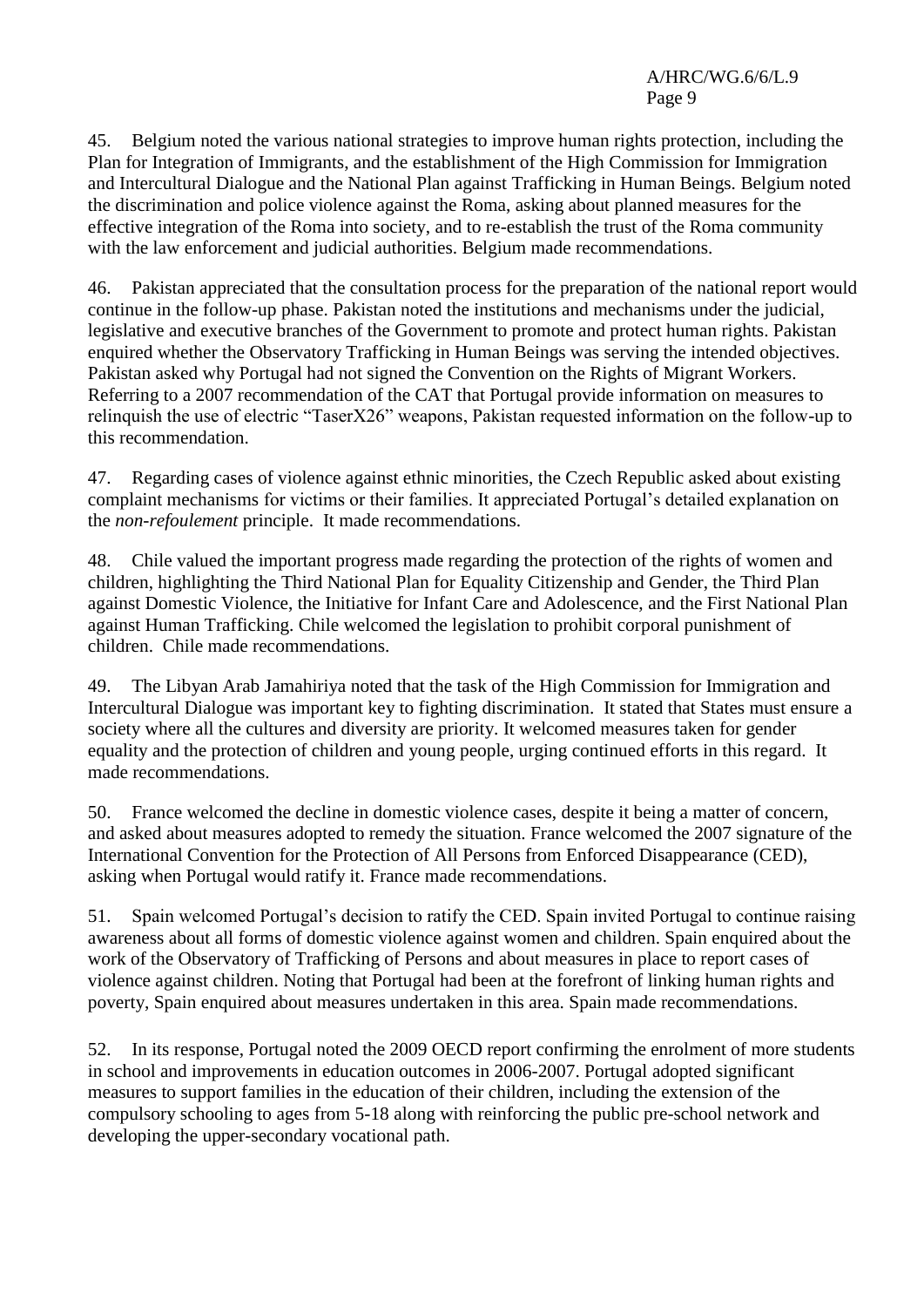53. Portugal informed that the High Commission for Integration and Intercultural Dialogue was a public institute established in 2007. Its mission was to promote immigrant integration and to combat all forms of discrimination based on race, colour, nationality, ethnic origin or religion through dialogue and integration process. Regarding the promotion of inter-cultural dialogue at the local level, attention was drawn that the national support immigrant centres and the local support immigrant offices provide information and support free of charge in an integrated way to immigrants.

54. Portugal highlighted that the phenomenon of children living on the streets had been gradually losing its expression. An NGO with public funding had specialized in providing assistance to street children focusing its activities on disadvantaged neighbourhoods. In 2008 it identified 17 children living in poverty, 10 engaged in child prostitution and supported 34 children on the run.

55. Portugal noted that there was a considerable investment in the human and financial resources for the Commission for Immigration and Gender Equality (CIG) and for the promotion of gender equality.

56. Portugal noted that the Parity Law adopted in 2006 established states that any list of three or more candidates for Parliament, the European Parliament and for local authorities must ensure minimum participation of 33 per cent of each sex. The law has been fully applied for the first time to the local, national and the European elections that took place this year and produced effects in increasing the number of women elected. The CIG will launch a study to assess the degree of the implementation of law in order for the Parliament to evaluate the impact of this law in 2011.

57. Portugal had set up an action plan for immigrant integration for 2007-2009 with a holistic approach based on the participation of 13 different ministries. The plan was publicly discussed and civil society, including immigrants associations, was highly mobilized. One of the priority areas of this plan was on employment and professional training particularly the integration challenge.

58. Portugal noted that the Roma had access to important set of general programmes and measures aimed at individuals and groups living in situations of poverty and exclusion. These included the Integration Social Income, housing programmes, measures for social protection and school social action. Additional measures specially aimed at the integration of the Roma communities included a pilot project encompassing the creation of 15 Roma municipal mediators so that they could establish close relations with local services and organizations and local Roma communities.

59. Although the budget for the national mechanism for gender equality had been slightly reduced, the budgets for financing the initiatives of civil society, including NGOs working for gender equality and building citizenship and non-discrimination based on the grounds of sex were strongly increased for 2007-2013 (83 million Euros)

60. Portugal stated that protection of the rights of migrant workers was fundamental and such rights were already protected in the legal system. The fact that Portugal did not ratify the ICRMW did not hamper in any way the rights of migrants in need of protection as most of the rights were already covered by other international covenants and the European Convention of Human Rights that Portugal is a party to. Portugal emphasized that Portuguese law guaranteed the basic human rights of all migrant workers and the members of their families regardless of their status such as access to health, services and education.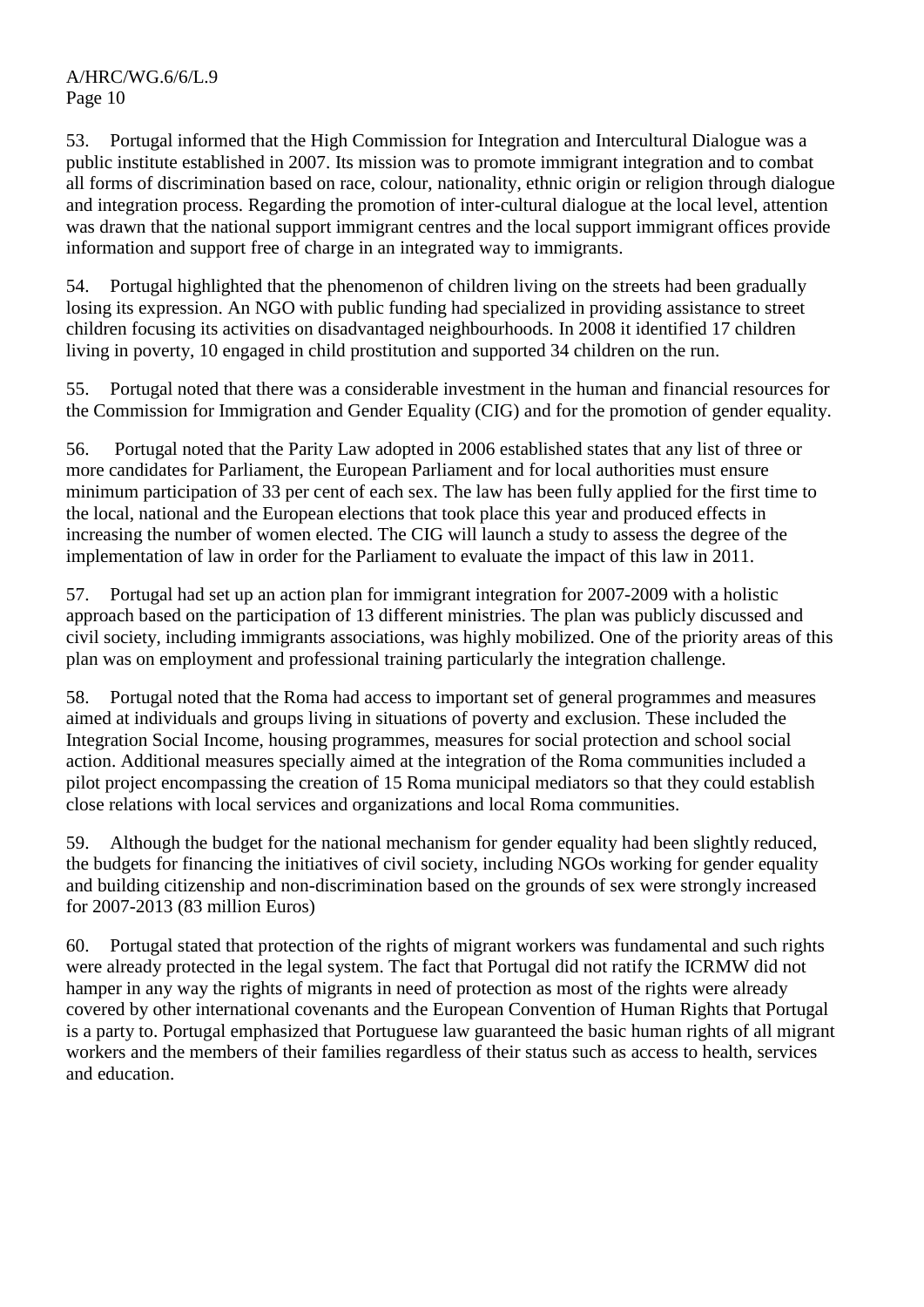61. Portugal noted that the resolution by the Parliament reinforced the national strategy for social protection and social inclusion for 2008-2010 by acknowledging the need for permanent monitoring of poverty in Portugal and for defining the poverty thresholds.

62. Portugal noted that racial discrimination was a crime and that racial hostility was also an aggravating circumstance for certain crimes and could also be taken into account in the determination of the measures of penalty.

63. Referring to the programme of action to eliminate female genital mutilation, the Russian Federation asked about the seriousness of the problem. It asked why most of Portugal's periodic reports to treaty bodies were late and why Portugal had only replied to 4 out of 15 questionnaires sent by the Special Procedures. It noted the persistence of human trafficking, despite significant efforts to prevent it. It made a recommendation.

64. Austria welcomed legislative initiatives to overcome discrimination against women, and asked about the implementation of the action plan against domestic violence 2007-2010. While welcoming recent reforms in the field of criminal law, Austria expressed concern on reports of ill-treatment of prisoners by security guards, enquiring about the follow-up to the Council of Europe CPT's recommendations in this regard. Austria made recommendations.

65. Bosnia and Herzegovina commended on consultations made during the preparatory process, especially with civil society. It noted challenges faced by the Portuguese penitentiary system, asking whether investigations of cases of abuses and ill-treatment of prisoners had been carried out and those responsible for the abuses had been brought to justice. Concerning the racist aspects of some offences and the insufficient attention of the police and prosecutors, it asked whether Portugal considered the possibility to work on the training and capacity-building of judges, prosecutors and police staff on human rights and whether Portugal was taking appropriate steps to raise public awareness of human rights. It made a recommendation.

66. The United Kingdom of Great Britain and Northern Ireland welcomed the Government's commitment to working towards the ratification of the Optional Protocol to the Convention against Torture and to improving prison conditions, asking about developments in these areas. It welcomed the Plan for Integration of Immigrants and the revision of the Criminal Code in 2007. It requested further information on challenges faced to ensure the full integration of all ethnic groups. It made recommendations.

67. Japan commended on policy-making efforts and special measures for ethnic minorities, foreigners and immigrants, and enquired about planned measures to resolve prejudice and discrimination against immigrants and the Roma. Japan noted that gaps remained for working women and asked about planned policies in this area. Regarding police-related violence, Japan enquired about efforts to address it, including ensuring that police officers and others are familiar with international human right standards. Japan made a recommendation.

68. Sweden referred to the issues regarding the conditions in Portuguese prisons and the excessive use of force by law enforcement officials. Sweden raised the issue of high number of deaths among women due to domestic violence. Sweden further asked about the continuing practice of corporal punishment within the family. Sweden made recommendations.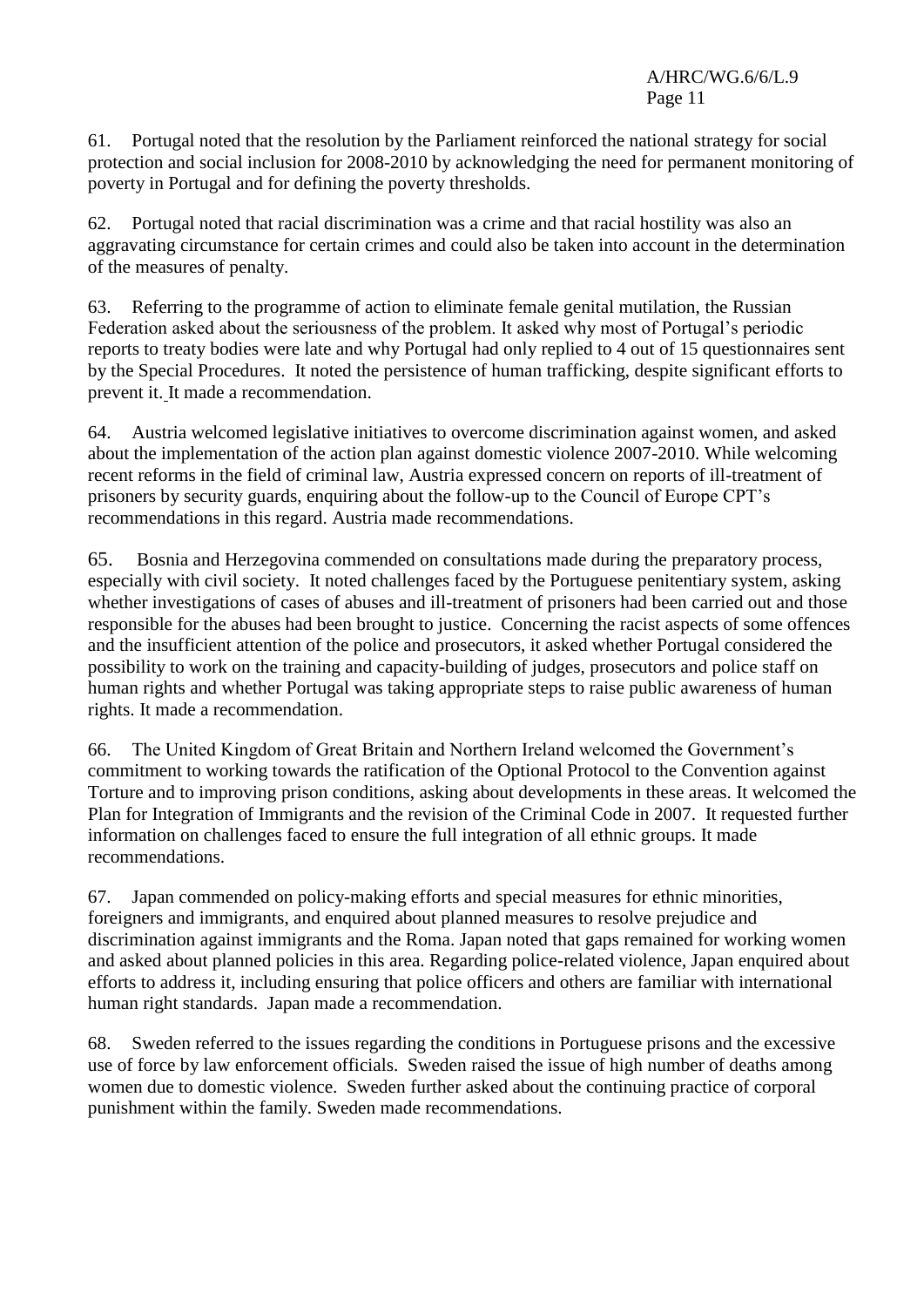69. Angola noted with satisfaction the approval of a plan for the integration of immigrants. Angola noted the efforts made to combat marital (domestic) violence, asking about additional measures being implemented in this area. Angola enquired about strategies to motivate and integrate children from minorities into the school system. Angola made recommendations.

70. Australia welcomed the ratification of the Convention on the Rights of Persons with Disabilities and its Optional Protocol and the launching of the Program of Action to eliminate Female Genital Mutilation, and the 2007 revision of the Criminal Code, which made domestic violence an "autonomous and typified crime" punishable by 1-5 years of imprisonment. Australia noted the recommendations of the CERD and the HR Committee to intensify its efforts to integrate Roma communities and promote opportunities for the full enjoyment of their social, economic and cultural rights. Australia made a recommendation.

71. Ukraine welcomed efforts aimed at combating trafficking in human beings, including the 2007- 2010 National Plan against Trafficking in Human Beings and the criminal investigations and punishment of the crime of trafficking. Ukraine commended on its cooperation with the civil society and welcomed the awareness-raising campaign to combat the problem of trafficking. Ukraine noted with satisfaction that Portugal's immigration policy was coupled with an integration policy. Ukraine made recommendations.

72. The United States of America raised questions concerning the overcrowding conditions in prisons and detention centres, and the completion of investigations of deaths in custody. It asked how Portugal addressed the physical abuse of inmates by prison guards in the implementation of the 2004 guidelines and law to reform prisons. It acknowledged the establishment of a Plan for the Elimination of Exploitation of Child Labour in 2004, enquiring about measures taken to reduce the number of working children in urban informal sectors. It made recommendations.

73. While commending Portugal's efforts to achieve gender equality and the advancement of women, the Republic of Korea noted concerns regarding domestic violence against women and girls. It also noted that they were still exposed to discrimination and human trafficking, asking about measures to address these issues. It noted reports of ill-treatment and discriminatory conduct by law enforcement officials against vulnerable groups, such as immigrants, refugees and ethnic minorities. It made a recommendation(s).

74. Norway asked about plans to include civil society actors in the follow-up process to the UPR. Norway welcomed the III National Plan against Domestic Violence and the 2007 revision of the Criminal Code, while noting that challenges still existed. Norway noted the high number of deaths among women due to domestic violence and expressed concern on the increasing number of women and children reporting domestic violence. Norway noted that women within the Roma minority were particularly vulnerable. Norway welcomed measures taken to improve the situation in local prisons, while expressing concern about the number of reports of cruel, inhuman or degrading treatment in penitentiaries. Norway made recommendations.

75. Argentina noted the discrimination against vulnerable groups, including some Roma women seeking asylum and migrants, the disproportionate use of force by the police, and child prostitution and child pornography. Argentina made recommendations.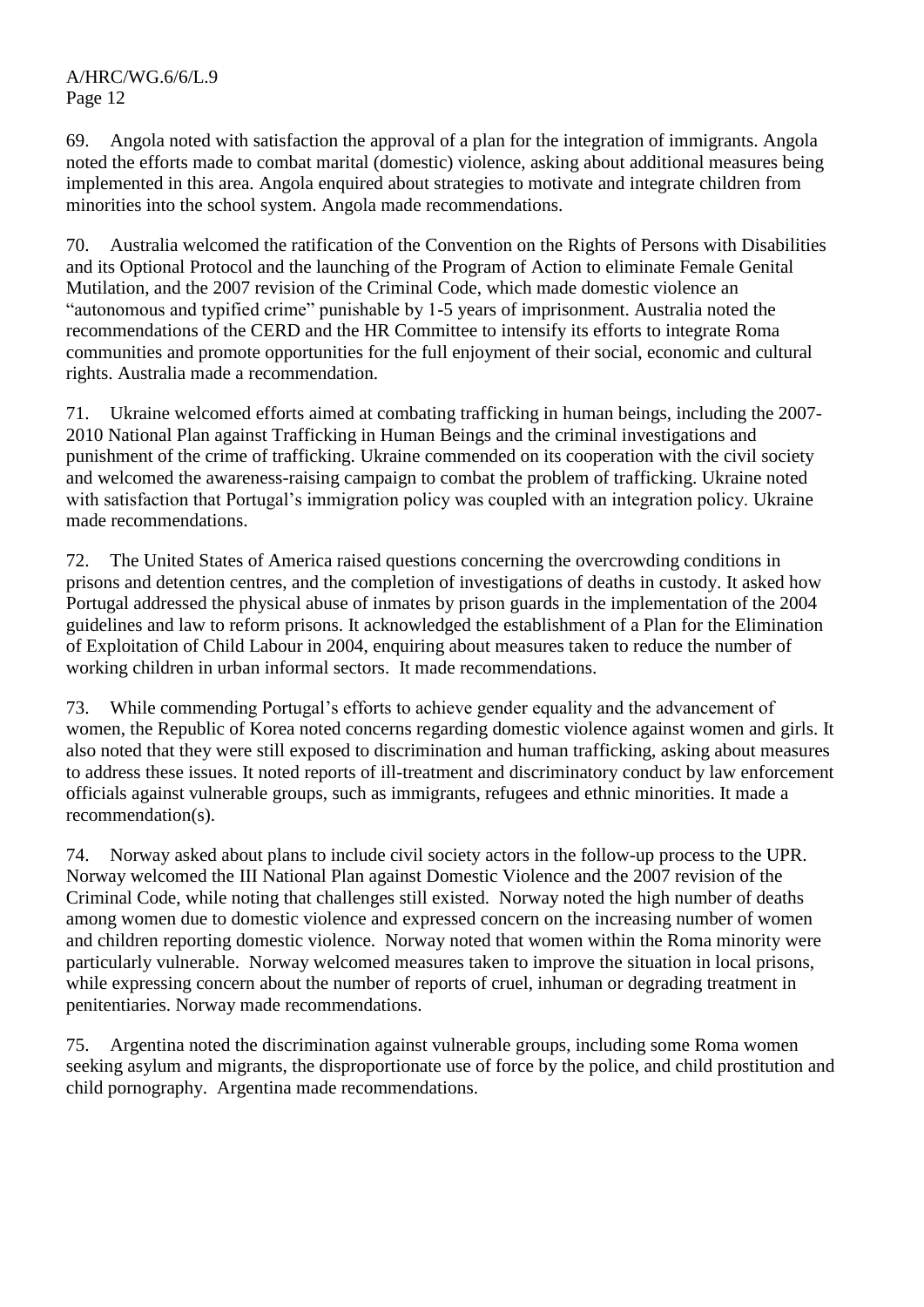76. Mauritius appreciated insightful explanations on the issue of domestic violence and violence against women. Mauritius made recommendations regarding the ratification of the Optional Protocol to the Convention against Torture and the situation relating to racial discrimination against specific groups of people.

77. Bulgaria noted Portugal's institutional framework to protect the human rights and fundamental freedoms of all citizens. Bulgaria appreciated the special emphasis placed on violence against women, particularly domestic violence. Bulgaria made a recommendation.

78. Nigeria noted Portugal's awareness of reports that immigrants and ethnic minorities suffer racial discrimination in access to employment, wages, shops, housing, and healthcare, requesting information on how the Government tackles this phenomenon. Nigeria welcomed efforts in dealing with the increased number of migrants since the 1990s, while expressing concern on complaints of inappropriate reception by officers of the Foreigners and Borders Service and delays in processing their cases. Nigeria made recommendations.

79. Ghana commended on the inclusion of a gender perspective in measures taken to strengthen the enjoyment of economic, social and cultural rights, and efforts to include the participation of immigrants in the development of immigration policies. Ghana noted complaints of racial discrimination against immigrants and ethnic minorities in access to employment, wage equality, access to loans, housing and health care. Ghana made recommendations.

80. South Africa noted that the justiciability of economic, social and cultural rights was recognized and the strategies to ensure enjoyment of these rights. It enquired about plans aimed at facilitating better access to social services by the Roma. It asked whether foreign workers were still excluded from vocational training and about future plans in this regard. It enquired about the availability of national plans to implement the CRC.

81. Morocco welcomed the creation of an Inter-Ministerial Working Group and considered the commitment for the follow-up to this review as a good practice. Morocco noted the direct applicability of the international instruments ratified in Portugal. Morocco welcomed the human rights education and awareness raising programmes, particularly within the educational system, requesting more information about them, particularly on the cultural dimension within human rights education. Morocco made recommendations.

82. Bangladesh praised Portugal's openness for managed migration. Bangladesh expressed concerns regarding the ill-treatment of migrants by the law enforcing officials, and on the discrimination and illtreatment against the Roma community that continue to suffer from prejudice and discrimination. Bangladesh noted concerns about the existence and extent of human trafficking, particularly regarding women for the purposes of economic and sexual exploitation. Bangladesh made recommendations.

83. Portugal informed that one of the main aims of the criminal reform in 2007 was to broaden the scope of alternative sentences to imprisonment. Alternative measures have since proven to be effective and secure serving the purposes of criminal justice system on repression and reintegration.

84. Portugal noted the training school for judges and prosecutors that included a general curriculum on human rights issues and the special mandatory training for judges and prosecutors on criminal law, discrimination, and domestic violence. The United Nations Human Rights Law Enforcement – a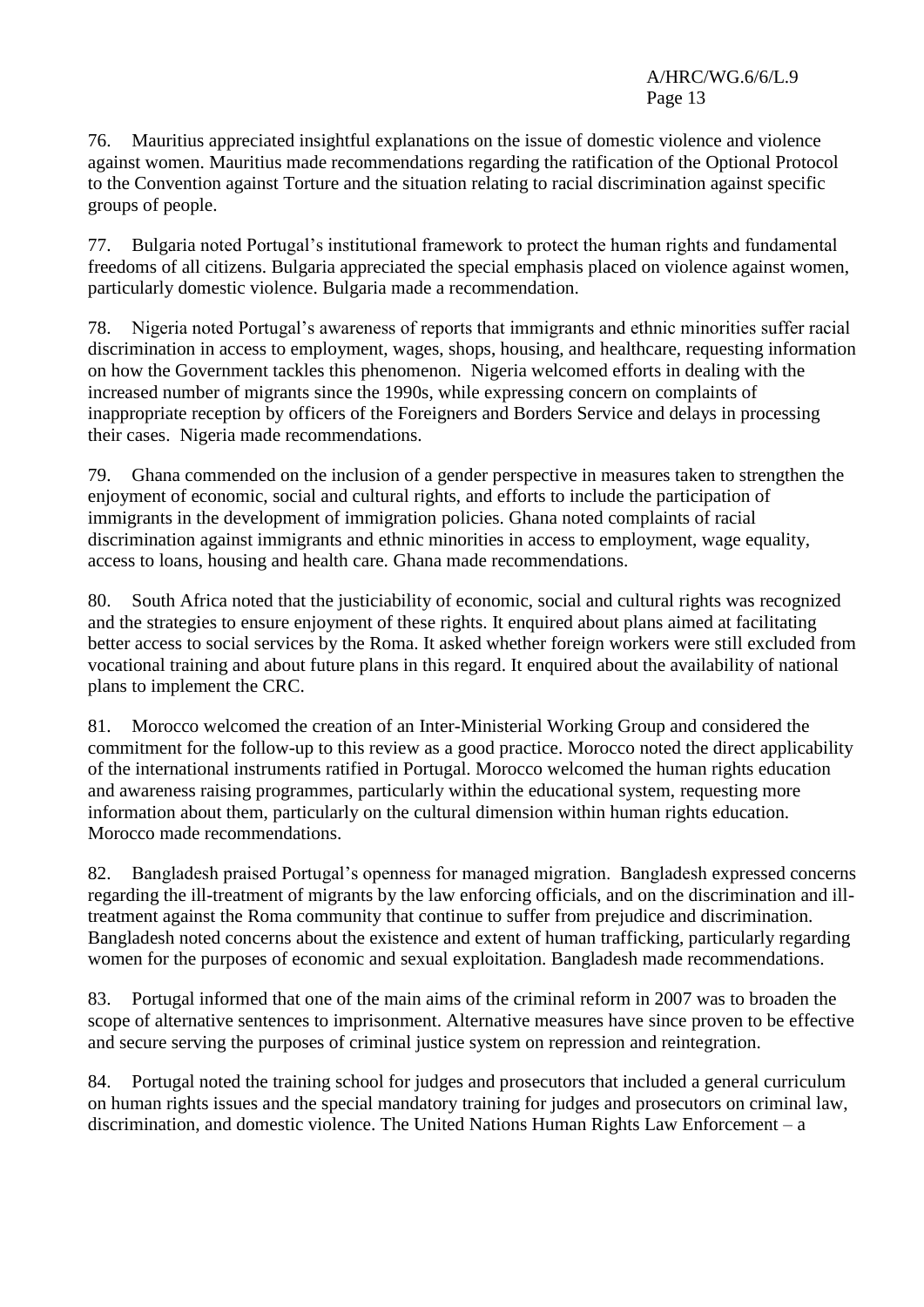manual on human rights training for the police in human rights – had been translated into Portuguese and used.

85. Portugal noted that all prisoners had access to sanitary installations at all times inside their cells. Very few allegations of ill-treatment in prisons were recognized by the CPT. If there was an allegation, it shall be investigated and those responsible were subject to punishments, both disciplinary and criminal penalty. A new law on the enforcement of sentences approved in September 2008 included the possibility to make an appeal to a judge from any decisions made from the prison director.

86. With regard to raising awareness for fighting gender stereotype in the media, Portugal noted that the CIG works to create an enabling environment for equality also by promoting balanced and nonstereotyped images of women and men.

87. Portugal noted that the First Plan of Action for the Integration of Persons with Disabilities together with several specific action plans, namely the national plan to promote accessibility in articulation with the adoption of legislation for accessibility in terms of physical spaces and housing, aimed to improve the living quality of persons with disabilities, and to ensure access to the generally available goods to allow their full participation in society.

88. Portugal informed that there was growing awareness on female genital mutilation, which has led to the criminalization of this practice and the adoption of a specific plan in 2009 aimed to prevent FGM through awareness raising, training, and support for women and girls who are subject to it.

89. Portugal informed that in 2007 the Government launched the Initiative for Childhood and Adolescence, a comprehensive approach to the rights of the child set out in the CRC. The initiative of 2009 -10 is a comprehensive action plan to defend the universality of the rights of the child aimed at reinforcing cooperation and articulation between institutions and CSOs responsible for and concerned with the protection of the rights of the child.

90. Portugal informed that the Criminal Code criminalized various conducts encompassing crimes of sexual exploitation, sexual abuse and child pornography. The Portuguese judiciary police have celebrated a protocol, in 2007, with the Ministry of Education for the prevention of sexual crimes against minors committed in the context of new information technologies and telecommunications.

91. Portugal noted that there had been an extremely positive development in reducing child labour. The number of children performing illegal work was merely residual. This result was mainly due to the work carried out by the plan for the elimination of exploitation of child labour since 2002.

92. Portugal noted the new legal framework introduced in 2004 to achieve inclusive schooling guaranteeing the quality education and principal values and fundamental tools to ensure equal opportunities for all. The Ministry of Education had put in place an action plan to help support nonnative students enrolled in Portuguese schools aiming at their full integration into the education system. "Choices Programme" is a governmental programme managed and coordinated by the High Commission for Immigration and Intercultural Dialogue which targeted children and young people between the ages of 6 and 24 from disadvantaged social background, many of which are immigrant descents and members of ethnic minorities, notably the Roma community in order to promote their social integration.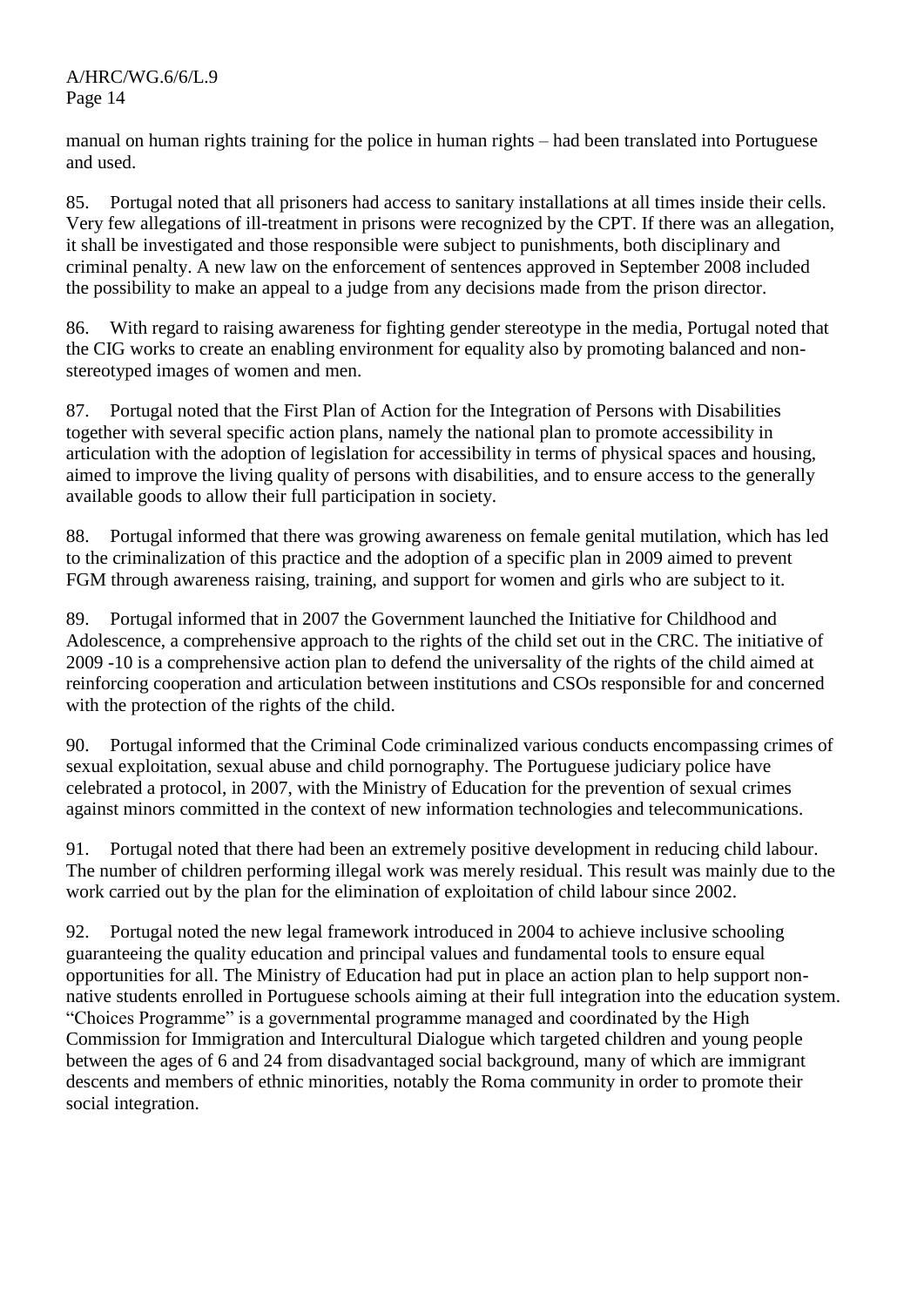93. Portugal informed that as additional measures to protect women victims of domestic violence, it had started experimental prevention programmes to avoid repeated offending by the aggressors. Experimental programmes on the use of electronic means of surveillance on perpetrators of domestic violence had also been launched and a 24 hours telephone line to assist victims of domestic violence was being prepared. The possibility of filing an electronic complaint had already led to 14600 complaints in the first semester of 2009, 12 percent more than in the same period of 2008. The shelter networks had currently 36 shelters, which had in 2008 an occupancy rate of 87 percent (659 women and 784 children).

94 Portugal noted the mandatory reporting system for professionals working with children that detect the use of corporal punishment in the family. Furthermore, any citizen aware of situations of abuse can report them to the competent institutions within the field of infancy and youth. Reporting is mandatory in cases where physical and psychological integrity of a child or juvenile is endangered. It also noted an additional measure, the creation of proximity and victims support teams in the security forces to protect especially vulnerable victims.

95. Portugal informed that there were no extreme right political parties with parliamentary representation. A member of the extreme right party was convicted for discriminatory acts under article 240 of the Criminal Code.

96. Portugal consulted civil society for the preparation of its national report which proved to be very useful exercise in identifying best practices and challenges and it intended to involve CSOs in the follow-up process, which would be built upon the recommendations of the present review.

97. Portugal informed that it undertook important efforts in the area of human rights information, education, and training. The public can have free online access to the human rights conventions that Portugal had ratified. One specific section was devoted to the UN treaty bodies, which contains the full texts of all reports submitted by Portugal. Portugal had also been publishing and making available online a wide range of human rights publications in Portuguese.

98. Portugal noted that the proposed national human rights commission would contribute to improve its cooperation with international human rights machinery, including the reporting function to the treaty bodies. In order to finalise the overdue reports a inter-ministerial working group had been meeting regularly and Portugal will be able to present the reports in the first semester of 2010.

99. Portugal noted that it had participated and supported the negotiations of the CED and signed it in 2007. The process of ratification had been initiated and expected to be concluded by 2010.

100. Portugal indicated perceives the UPR as an ongoing process. The report of the UPR WG would be translated in Portuguese and disseminated within its national institutions. The Government will seek partnership with Parliament and civil society organizations in this endeavour. Portugal further stated that it will submit annual updates on the implementation of the UPR recommendations.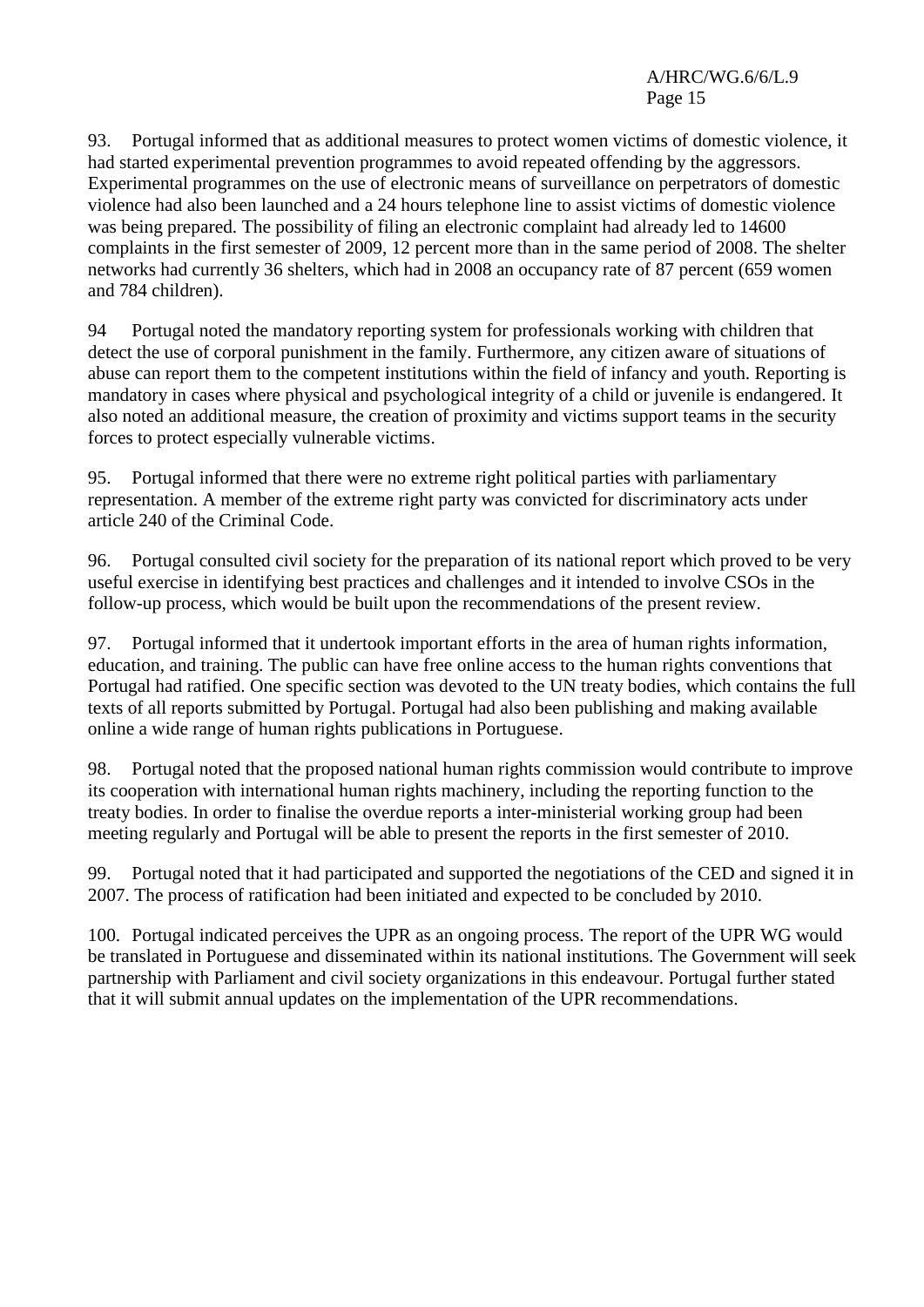# **II. CONCLUSIONS AND/OR RECOMMENDATIONS**

## 101. The following recommendations listed below enjoy the support of Portugal:

- 1. Become a party to the Optional Protocol to the International Covenant on Economic, Social and Cultural Rights (Argentina);
- 2. Consider ratifying (Mauritius)/ratify (Argentina, Brazil, Chile, Czech Republic, Spain) as soon as possible (France)/in the near future (United Kingdom) the Optional Protocol to the Convention against Torture and Other Cruel, Inhuman or Degrading Treatment or Punishment;
- 3. Begin a national consultation process with governmental and non-governmental actors on the most appropriate national preventive mechanism (United Kingdom)/and establish its national preventive mechanism accordingly (Czech Republic)/and set up an independent national mechanism for the monitoring of detention facilities, which complies with the criteria laid down in the same protocol (France);
- 4. Ratify (Argentina, Japan) as soon as possible (France) the International Convention for the Protection of All Persons from Enforced Disappearance;
- 5. Develop new plans to ensure that persons with disabilities can exercise their rights on an equal basis under the Action Plan for the Integration of Disabled Persons 2006-2009 (Canada);
- 6. Continue efforts to raise public awareness of human rights and effectively combat racism, racial discrimination and intolerance (Azerbaijan);
- 7. Intensify its efforts to create a culture of tolerance in society through, inter alia, the use of public and private media (Bangladesh);
- 8. Strengthen efforts and measures to counter the dissemination of racist, xenophobic and anti-Semitic propaganda, which generate incitement to racial hatred (Mauritius);
- 9. Closely monitor developments relating to extreme right and racist movements, including skinhead groups, and reinforce efforts to counter the dissemination of racist and xenophobic propaganda by a section of the population through the Internet (Nigeria);
- 10. Strengthen measures aimed at combating racial profiling and discriminatory practices towards racial/ethnic minorities and immigrants, particularly by police and border control authorities (Brazil);
- 11. Continue efforts to strengthen a culture of tolerance to eliminate all forms of discrimination against vulnerable groups (India);
- 12. Intensify efforts to strengthen programmes, projects and other measures to prevent discrimination against vulnerable groups, including some Roma women, asylum-seekers and migrants (Argentina);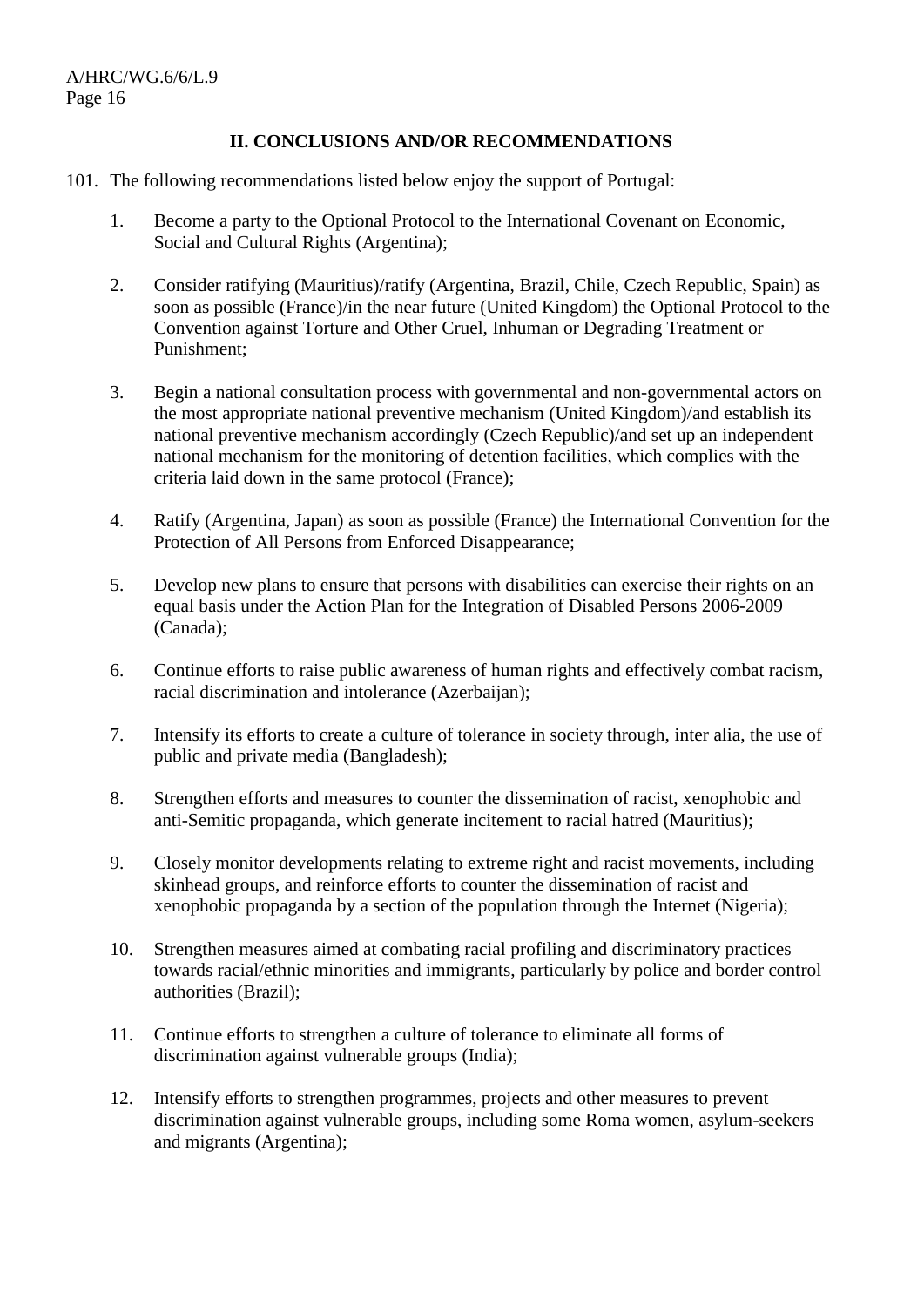- 13. Undertake a comprehensive set of measures to tackle racism and racial discrimination and to combat more resolutely all its forms and manifestations (Islamic Republic of Iran);
- 14. Continue strengthening efforts to ensure respect for the right to non-discrimination of children in the country, in particular children and families living in poverty and children of minority groups, including the Roma (Malaysia);
- 15. Strengthen efforts to prevent, combat and punish violence against women (Brazil);
- 16. Consider strengthening efforts to combat violence against women, including domestic violence and trafficking in women and children, by, inter alia, ensuring the full implementation of related laws and legislation (Malaysia);
- 17. Strengthen its efforts to ensure that the laws prohibiting violence against women and children are enforced (Sweden);
- 18. Enhance efforts to combat domestic violence (Philippines);
- 19. Ensure effective implementation of its programmes and policies against domestic violence, inter alia, through the continued provision of adequate funding and the creation of a monitoring mechanism (Austria);
- 20. Implement educational measures from early childhood rejecting all types of domestic violence and promote the reporting of cases of domestic violence (Spain);
- 21. Set up strategies and establish mechanisms which encourage victims of marital violence to denounce their aggressors before the judicial authorities (Angola);
- 22. Provide special training to police officers and prosecutors dealing with cases of sexual and domestic violence against women (Austria);
- 23. Disseminate information on the available remedies and expand its training programmes for judiciary and public officials to sensitize them to all forms of violence against women and measures to protect victims (Slovenia);
- 24. Establish mechanisms to disseminate information about the consequences of acts of violence against children (Angola);
- 25. Continue to build up comprehensive efforts aimed at eliminating trafficking in persons, both at the national and international levels (Belarus);
- 26. Take measures to improve the efficiency of existing legislation in the area of trafficking in persons (Italy);
- 27. Strengthen efforts to prevent and punish the crimes of child prostitution, pedophilia and child pornography (Argentina);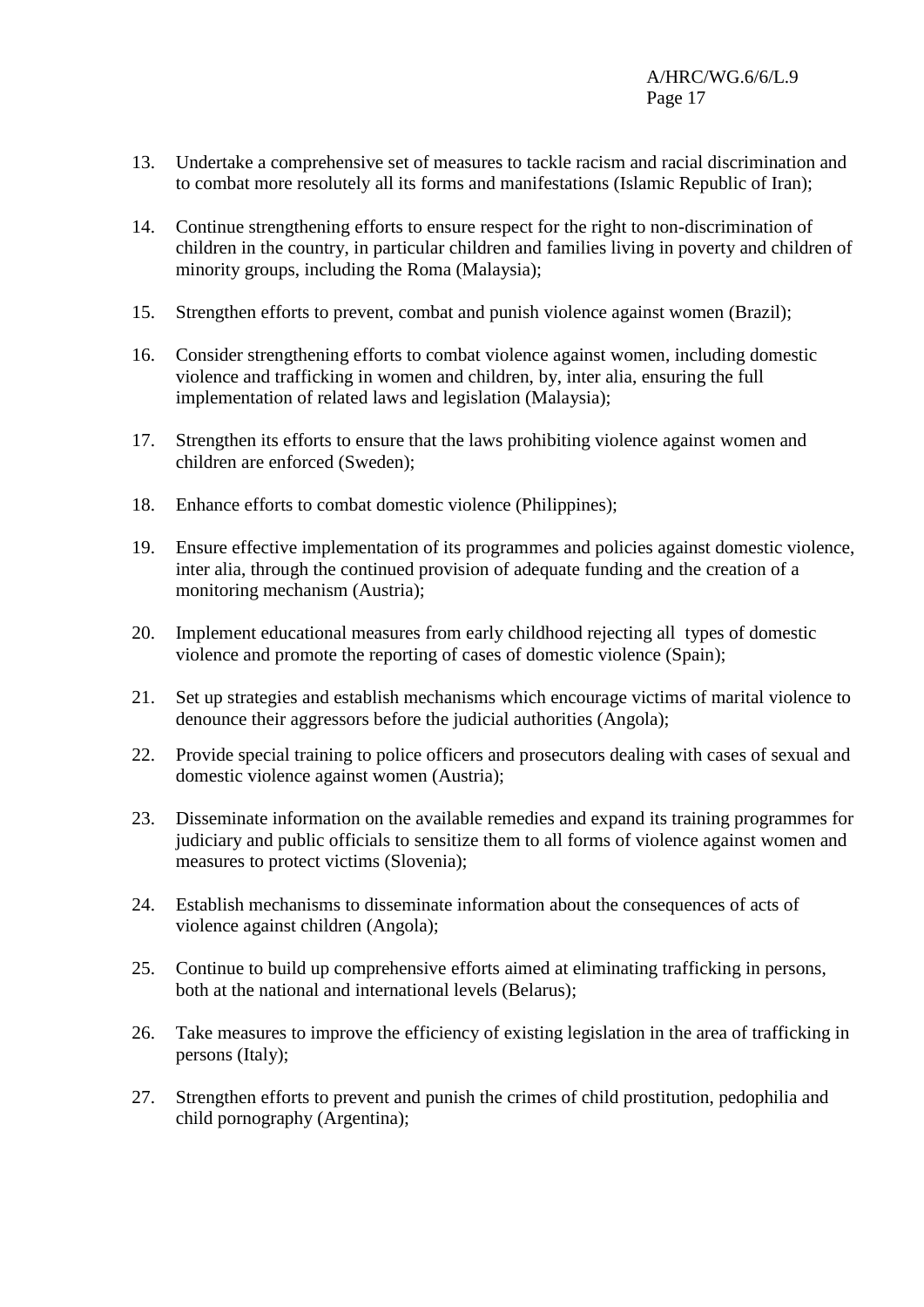- 28. Continue and strengthen the efforts of the Government to ensure that law enforcement officials and prison guards do not use excessive force or mistreat inmates, by conducting thorough investigations into all such allegations and ensuring that perpetrators are brought to justice (Sweden);
- 29. Adopt further measures to provide police, prison and judicial staff with human rights training with specific focus on protection of human rights of women, children, ethnic or national minorities as well as of persons of minority sexual orientation or gender identity and strengthen the accountability of such personnel for their proper conduct, particularly when dealing with cases of hate crimes (Czech Republic);
- 30. Encourage the Government to ensure prompt and independent investigations and accountability for any violations of human rights as well as adequate compensation for the victims thereof (Republic of Korea);
- 31. Further increase its efforts to ensure prompt, thorough and impartial investigations into all allegations of ill-treatment or excessive use of force by law enforcement officials, in order to bring those responsible for such acts to justice (Norway);
- 32. Strengthen human rights training programmes for the different categories of police staff and ensure that all cases of excessive use of force are promptly investigated (Italy);
- 33. Provide better health provisions in prisons (Sweden);
- 34. Continue the implementation of plans to reduce schools desertion rates, particularly at the secondary level (Chile);
- 35. Improve effective access to education for children with disabilities (Czech Republic);
- 36. Take into account the situation and special needs of the Roma and migrants in the elaboration and implementation of all programmes and projects aimed at improving living conditions and the opportunities of the population in general (Cuba);
- 37. Seek to ensure effective participation of the Roma in the process of ensuring their equal and non-discriminatory treatment (Finland);
- 38. Continue to take measures to improve the socio-economic and educational situation of the Roma in order to enable them to emerge from social exclusion and marginalization (Ghana);
- 39. Develop a comprehensive strategy to effectively improve the situation of the Roma community in areas such as housing, education, employment and health care (Islamic Republic of Iran);
- 40. Intensify its efforts to expand and strengthen the training of law enforcement officials and to enhance public awareness in relation to respect for the human rights and fundamental freedoms of immigrants, refugees and ethnic minorities (Republic of Korea);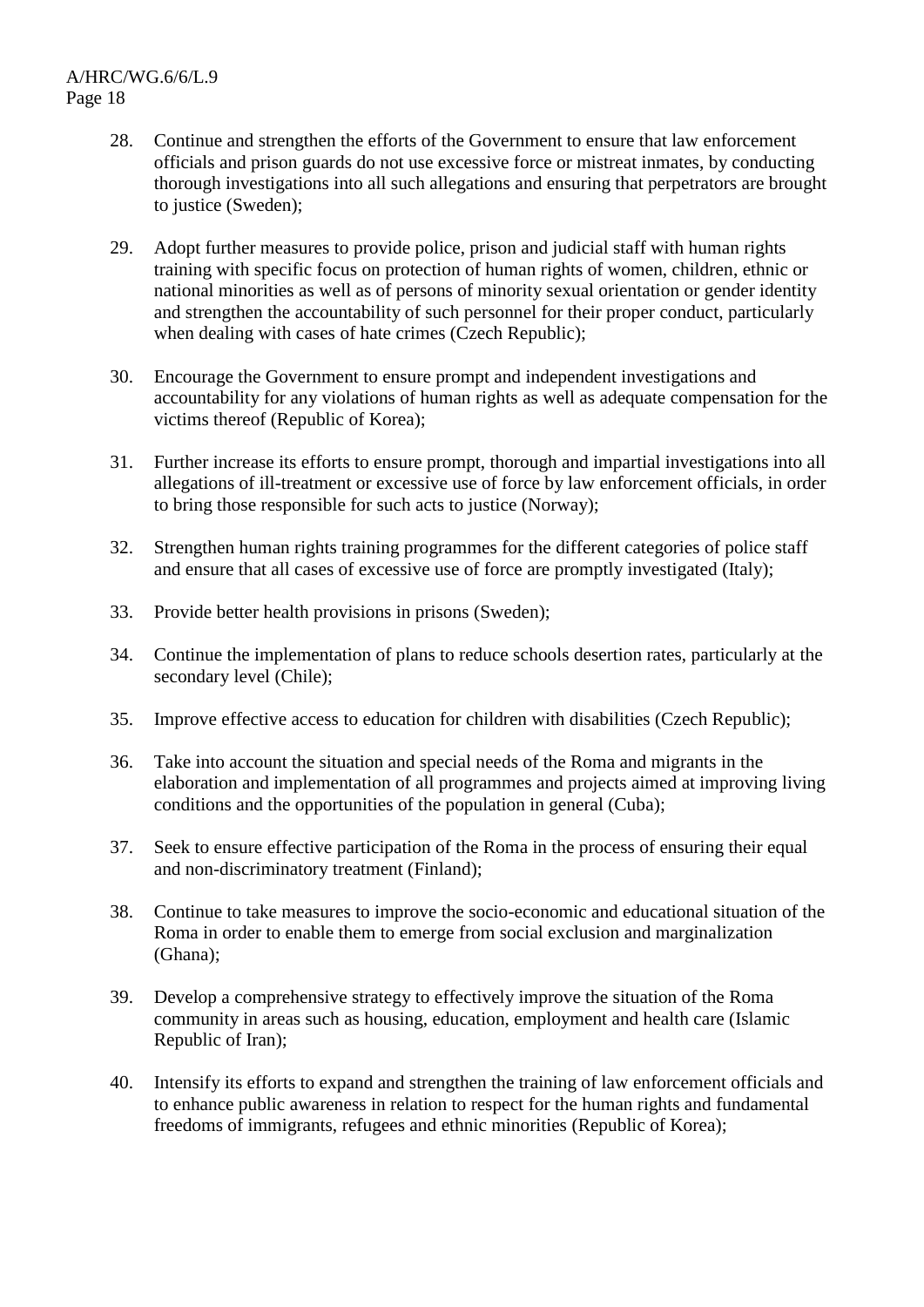- 41. Continue efforts to promote the integration of immigrants in Portugal (Ukraine);
- 42. In line with its commitment to the human rights of migrants, implement or strengthen existing measures to prevent and sanction acts of discrimination against migrants (Mexico);
- 43. Remove the bureaucratic obstacles to rendering prompt assistance to immigrants (Nigeria);
- 44. Share its experiences in promoting human rights education with other countries (Philippines);
- 45. Continue its efforts to promote human rights at the international level, particularly in the field of the right to education, and continue to integrate human rights education and training in these efforts (Morocco);
- 46. Share at the international level its national experience as well as the different initiatives it has taken in the field of human rights education (Morocco);
- 47. Further address the human rights challenges, strengthen the mechanisms and take appropriate measures to reduce the level of domestic violence, increase the representation of women in the decision-making bodies and provide human rights training for target groups like jurists, police, migrants, minority groups and media as a means of human rights promotion (Bosnia and Herzegovina);
- 48. Continue the role it plays in multilateral fora in support of the promotion and protection of economic, social and cultural rights (Egypt);
- 49. Establish an effective and inclusive process to follow up on the recommendations of the Working Group (Norway);
- 50. Facilitate the active involvement of civil society stakeholders, including human rights nongovernmental organizations, in the follow-up to this review (United Kingdom).

102. The following recommendations enjoy the support of Portugal, which considers that the recommendations below are either already implemented or in the process of implementation:

- 1. Take more concrete steps to improve the situation of persons with disabilities and ratify (Islamic Republic of Iran)/ratify (Chile)/as early as possible (China) the International Convention on the Rights of Persons with Disabilities;
- 2. Ensure the full implementation of all rights enshrined in the Constitution and in the existing legislation (Libyan Arab Jamahiriya);
- 3. Take concrete steps towards the establishment of a national human rights institution in conformity with the Paris Principles (Egypt);consider establishing a separate national human rights institution at the very earliest (India); respect the Paris Principles and put in place national mechanisms and institutions to monitor and follow up on the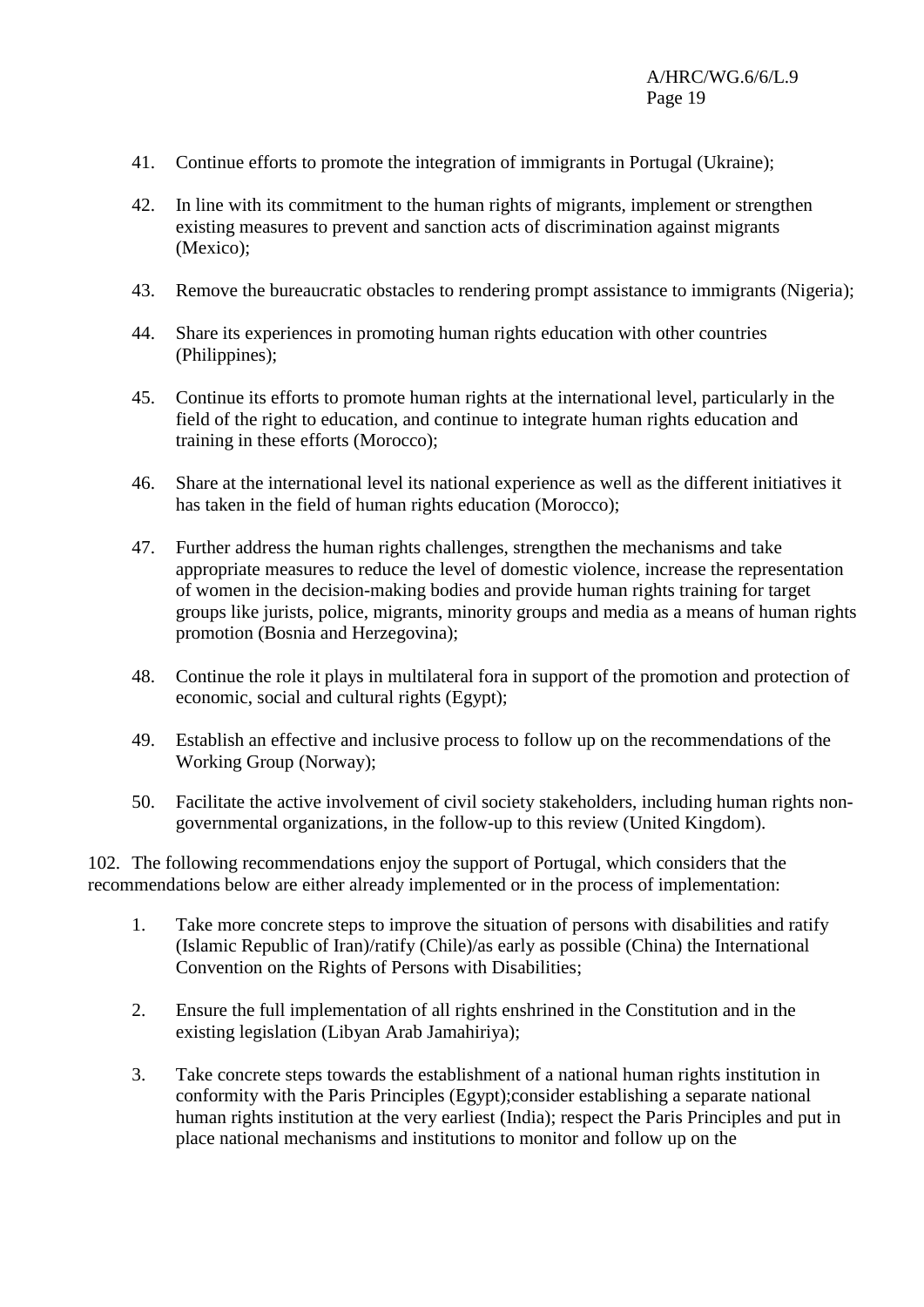implementation of its international obligations (Libyan Arab Jamahiriya); intensify (Malaysia)/strengthen (Mexico) efforts to implement its express commitment to establish a national human rights institution in accordance with the Paris Principles;

- 4. Develop a comprehensive national strategy soon on the implementation of the Convention on the Rights of the Child, as highlighted by the Committee on the Rights of the Child (Islamic Republic of Iran);
- 5. Undertake to study the underlying causes of the street children phenomenon, including the scope of the problem, and consider developing comprehensive measures to address those causes (Malaysia); take all necessary measures to prevent children from living on the streets and protecting them against child labour and other risks they are exposed to (Netherlands);
- 6. Strengthen cooperation with human rights mechanisms, particularly treaty bodies (Chile); extend the implementation of the recommendations issued by United Nations treaty bodies and by the Human Rights Council (Libyan Arab Jamahiriya); regularly and in due time deliver reports to the respective treaty bodies regarding the implementation of conventions and optional protocols to which Portugal is a party (Slovenia);
- 7. Take measures to address the problem of discrimination and racially motivated acts (Ghana);
- 8. Closely monitor the situation relating to direct or indirect racial discrimination and ensure that complaints in this area are duly dealt with in the most effective manner possible (Mauritius);
- 9. Introduce appropriate law to prohibit racially motivated activities and to punish perpetrators of such acts, including law enforcement agents (Bangladesh);
- 10. Continue and strengthen efforts carried out by the High Commission for Immigration and Intercultural Dialogue, particularly efforts to raise awareness of the need to combat racism, discrimination and intolerance (Brazil);
- 11. Eliminate all forms of discrimination against the Roma, migrants and asylum-seekers and ensure equal opportunities for the enjoyment of their economic, social and cultural rights (Bangladesh);
- 12. Continue enforcing measures to reduce violence against women (Chile);
- 13. Continue to combat domestic violence with a policy of prevention as a priority for its Government programme for 2009-2013 (Canada);
- 14. Facilitate prosecution of domestic violence and implement improved measures for protection of victims (Sweden);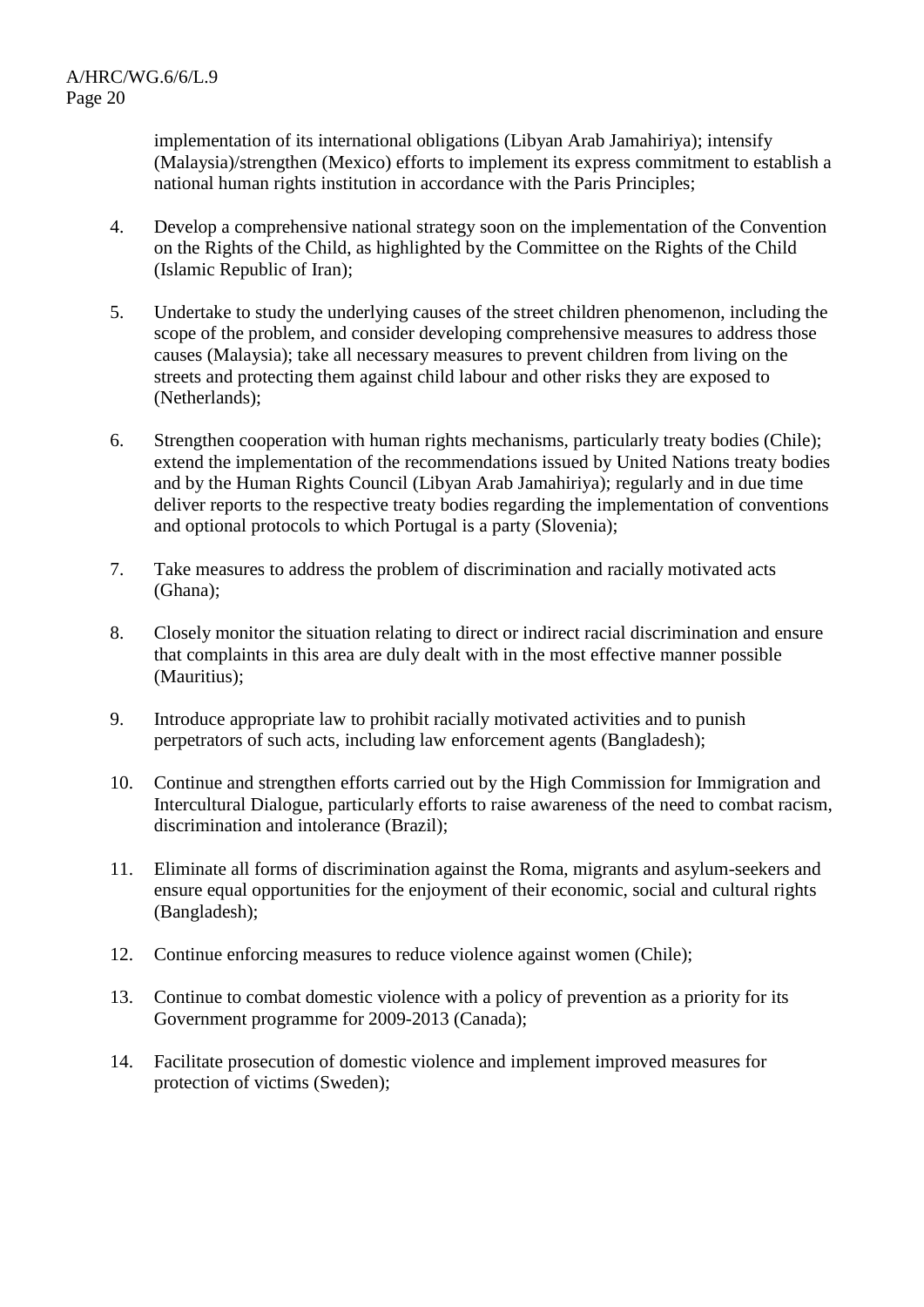- 15. Establish a system for clear registration of victims of trafficking in persons and spare no efforts to combat this evil (Russian Federation);
- 16. Evaluate measures taken with regard to the action plan concerning combating human trafficking and share its experiences and best practices with the international community (Netherlands);
- 17. Enhance efforts to provide appropriate assistance to victims of human trafficking and utilize the OHCHR Recommended Principles and Guidelines on Human Rights and Human Trafficking as a reference (Philippines);
- 18. Ensure a clear definition in the law on internal security of appropriate and proportionate use of force by law enforcement officials in line with international standards (Norway);
- 19. Adopt further measures to ensure the protection of the human rights of the children of persons in detention or prison (Czech Republic);
- 20. Follow up on its commitment to modernize the justice system and the prison system to address reports of ill-treatment of prisoners (Canada);
- 21. Strengthen the integration of migrants through increased dialogue at the local level (Angola).

103. The following recommendations will be examined by Portugal, which will provide responses in due time. The response of Portugal to these recommendations will be included in the outcome report to be adopted by the Human Rights Council at its thirteenth session:

- 1. Develop a national human rights plan in accordance with the Vienna Declaration and Programme of Action (Islamic Republic of Iran);
- 2. Have the Ministry of Labour and Social Solidarity examine further measures to prevent unlawful child labour, including the possibility of sector-specific enforcement policies that target vulnerable populations, such as Roma street children (United States);
- 3. Extend policies and strategies of gender equality to all levels of the public administration, including affirmative measures for women in all ministries (Spain);
- 4. Collect and generate disaggregated data on actual manifestations of racism and discrimination with a view to evaluating the situation regarding different racial, ethnic and minority groups (Brazil);
- 5. Continue(Bulgaria)/maintain and intensify (Mauritius) efforts and ensure (France) the full implementation of legislation regarding violence against women and prosecute and sanction those responsible for such acts in line with the recommendation made by the Committee on the Elimination of Discrimination against Women;
- 6. Strengthen its efforts to fully implement legislation on violence against women and children and prosecution and convictions of perpetrators and to ensure that all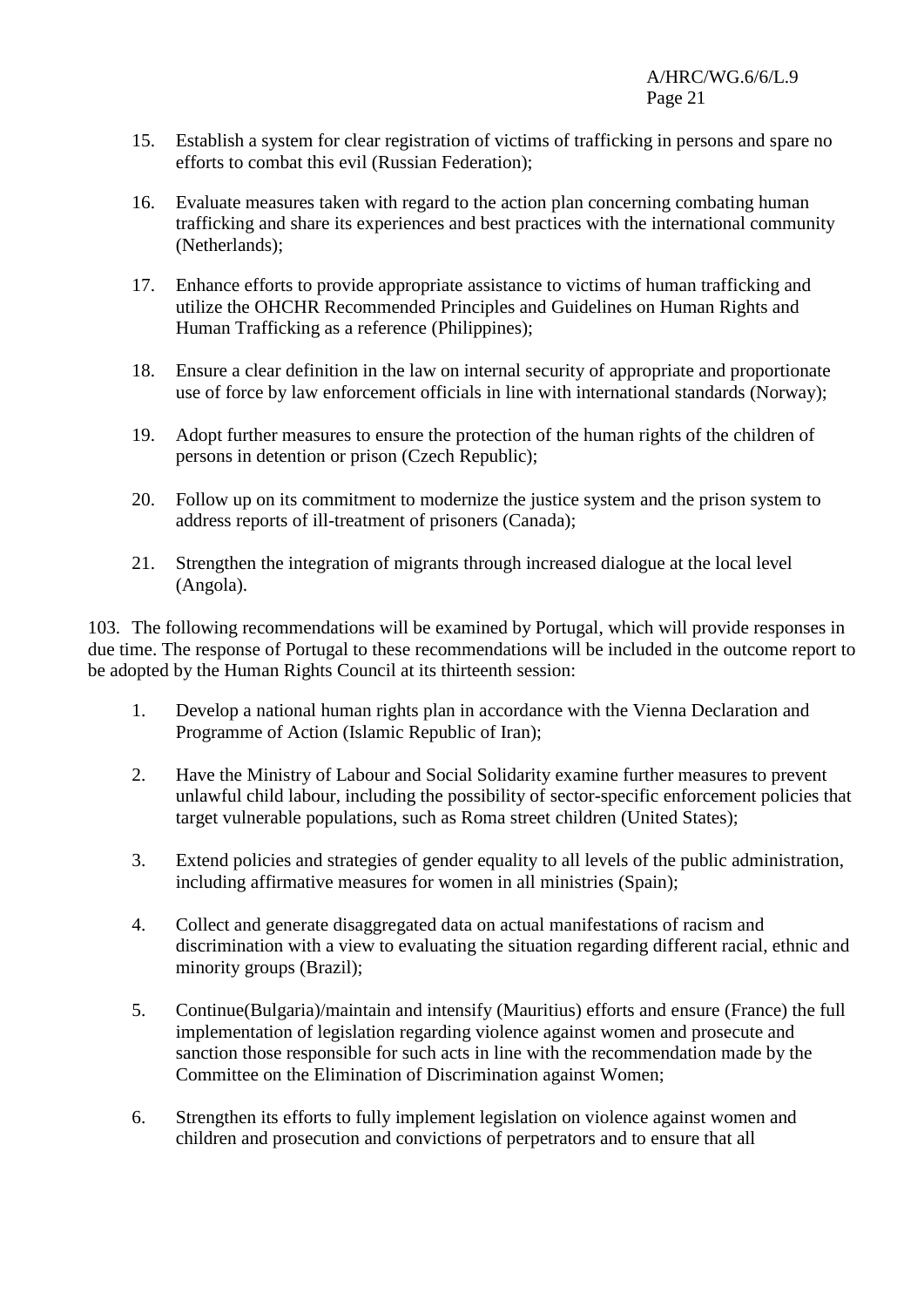programmes, projects and measures to combat violence against women also reach Roma women (Norway);

- 7. Continue efforts to combat trafficking in human beings and prosecute traffickers (Ukraine);
- 8. Strengthen measures to prevent the disproportionate use of force by the police through the incorporation of representatives of ethnic minorities in the security forces and to punish such acts (Argentina);
- 9. Take further measures to improve the situation in prisons, to provide human rights training to prison personnel and to effectively investigate and prosecute all cases of alleged violence against prisoners (Austria);
- 10. Implement the 2004 guidelines and reforms in the prison system in Portugal and resolve the serious problems in prisons in an expeditious manner (United States);
- 11. Continue efforts in relation to the reform of the penal code aimed at reducing the duration of preventive detention and to limit its use in conformity with the principle of presumption of innocence (Mexico);
- 12. Take additional measures notably in the areas of housing, employment, education and access to social services, particularly to benefit the Roma (Algeria);
- 13. Implement additional specific measures with a view to the total eradication of the phenomenon of street children and to ensure conditions for their full enjoyment of all human rights, particularly with regard to health, education, housing, food and others (Cuba);
- 14. Prepare, in consultation with concerned communities, a national strategy to ensure better integration of the Roma in society (Belgium);
- 15. Take appropriate measures to improve the relations between law enforcement officials and the Roma to prevent the risk of excessive violence by law enforcement officials, notably through the establishment of an independent institution responsible for supervising the acts of the police (Belgium);
- 16. Strengthen its efforts to integrate Roma communities through positive action in the area of housing, employment, education and social services (Australia);
- 17. Continue efforts to promote and protect rights of minorities, especially with regard to the Roma (Netherlands).
- 104. The following recommendations did not enjoy the support of Portugal:
	- 1. Sign and ratify (Egypt)/consider ratifying (Algeria, Nigeria, Philippines)/ratify (Argentina) the International Convention on the Protection of the Rights of All Migrant Workers and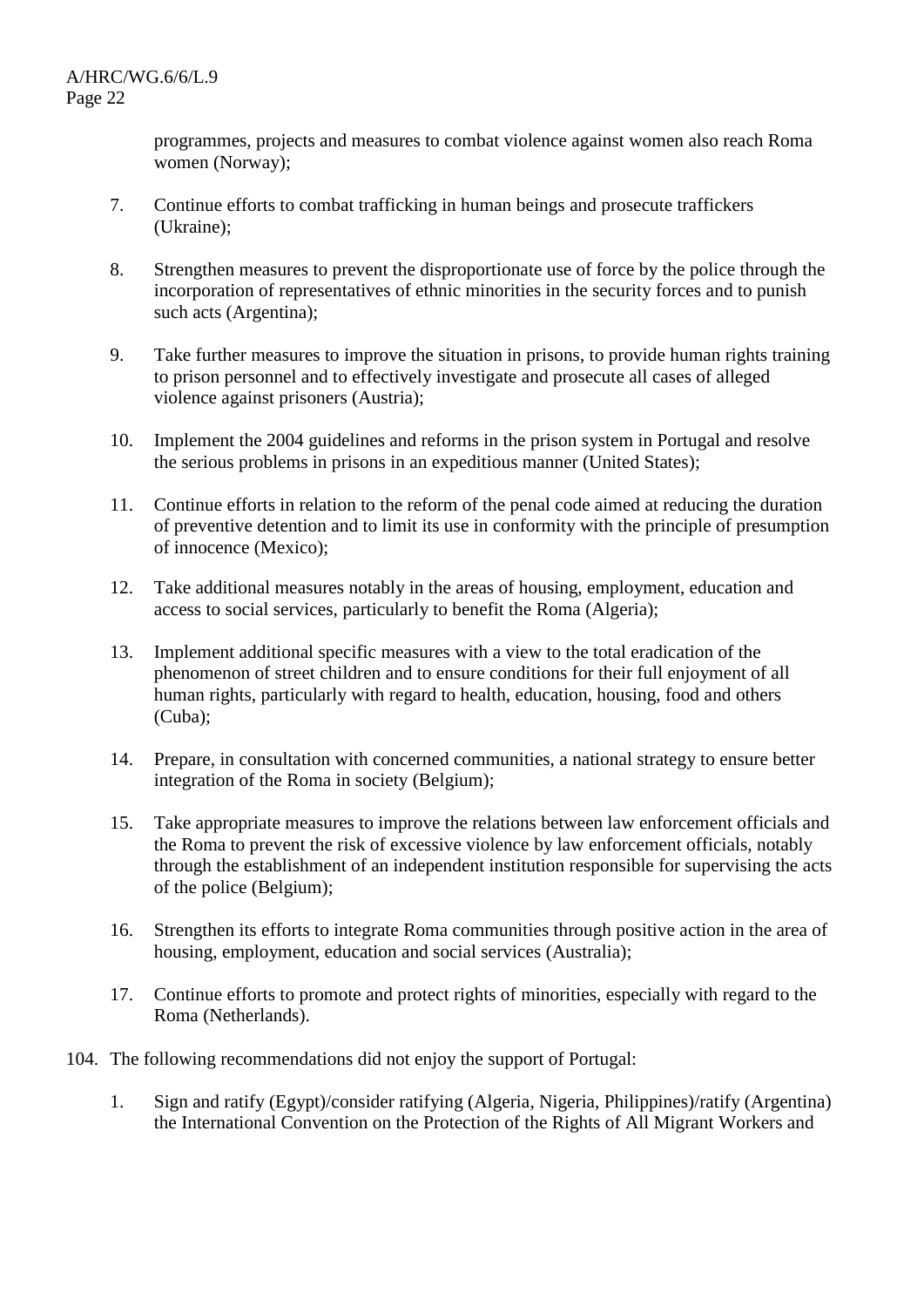Members of Their Families as a way of allowing immigrants to enjoy all of the rights provided for in this international legal instrument (Algeria)/and hold national consultations in this regard (Philippines).

105. All conclusions and/or recommendations contained in the present report reflect the position of the submitting State(s) and/or the State under review. They should not be construed as endorsed by the Working Group as a whole.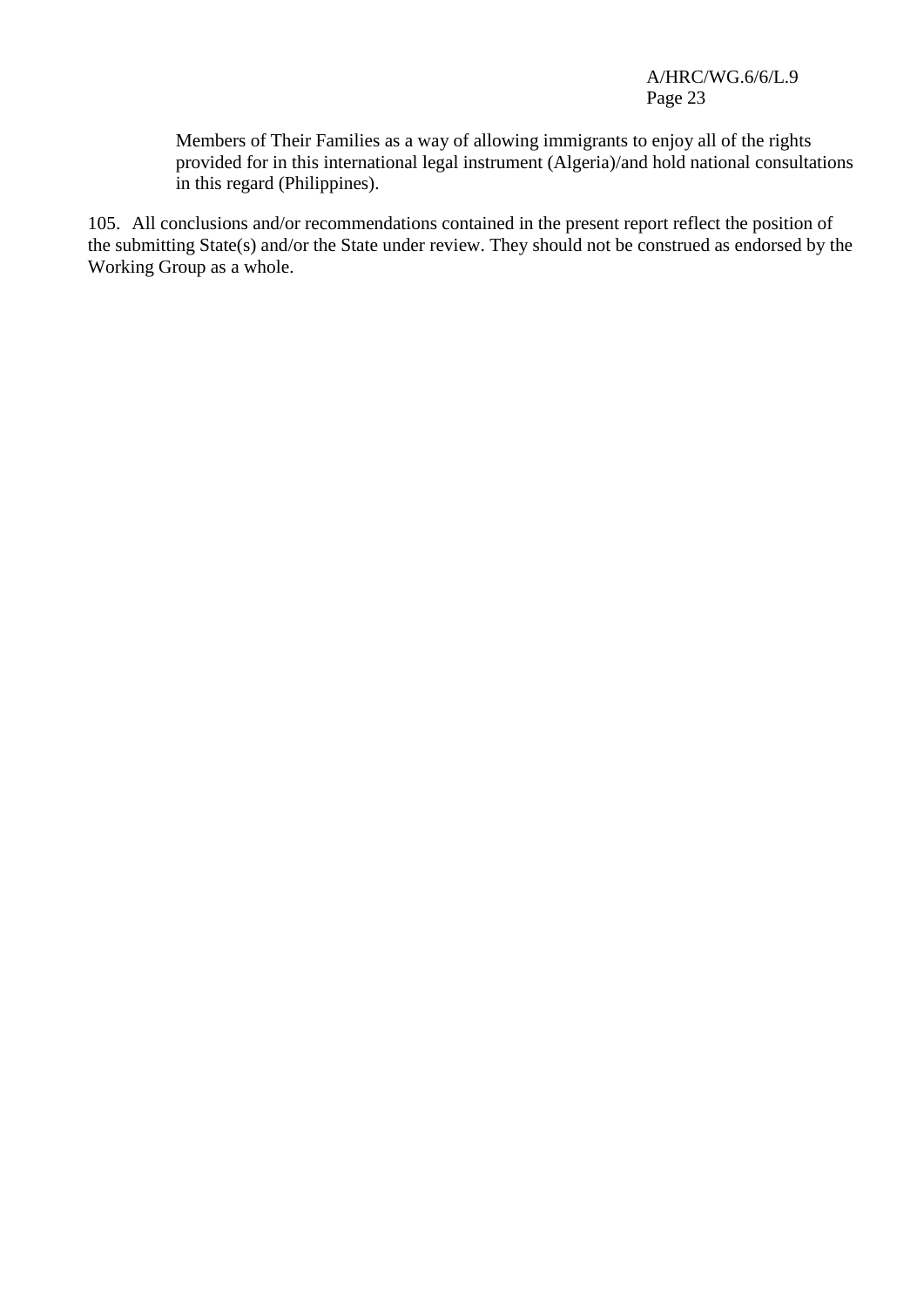#### **Annex**

## **COMPOSITION OF THE DELEGATION**

The delegation of Portugal was headed by H.E. Mr. Pedro LOURTIE, Secretary of State for European Affairs and H.E. Mr. José CONDE RODRIGUES, Secretary of State for Internal Affairs and composed of 22 members:

H.E. Ambassador Francisco XAVIER ESTEVES, Permanent Representative, Geneva;

Mr. Miguel SERPA SOARES, Director, Department of Legal Affairs, Ministry of Foreign Affairs;

Mr. Rui MACIEIRA, Deputy Director-General, Ministry of Foreign Affairs:

Mr. Ricardo PRACANA, Deputy Permanent Representative, Geneva;

Ms. Joana GOMES FERREIRA, Director, Office of Documentation and Comparative Law, Prosecutor General's Office;

Ms. Mariana SOTTOMAIOR, Director-General, Ministry of Internal Administration:

Mr. Manuel ALBANO, Vice-President of the Commission for Citizenship and Gender Equality;

Ms. Sara MARTINS, Director for International Political Organizations, Ministry of Foreign Affairs,

Ms. Maria José MATOS, Director of Prison Services, Ministry of Justice;

Ms. Fernanda ESTEVEZ, Director of Division, Ministry of Labour and Social Solidarity;

Ms. Isabel ROMÃO, Director of International Relations, Commission of Citizenship and Gender Equality,

Mr. Pedro RODRIGUES DA SILVA, Counsellor, Permanent Mission, Geneva;

Mr. Luis TAVARES, Counsellor, Permanent Mission, Geneva;

Mr. Odete SEVERINO, Head of Division, Department of Strategy and Planning, Ministry of Labour and Social Solidarity,

Ms. Maria da Conceição GUEDES DE SOUSA, Head of Division, Ministry of Labour and Social Solidarity,

Mr. António DELICADO, Coordinator, Directorate-General of Judiciary Police, Ministry of Justice,

Mr. Jorge ARANDA, Adviser of H.E. the Secretary of State for European Affairs,

Mr. Afonso SALES, Police Inspector, Judiciary Police;